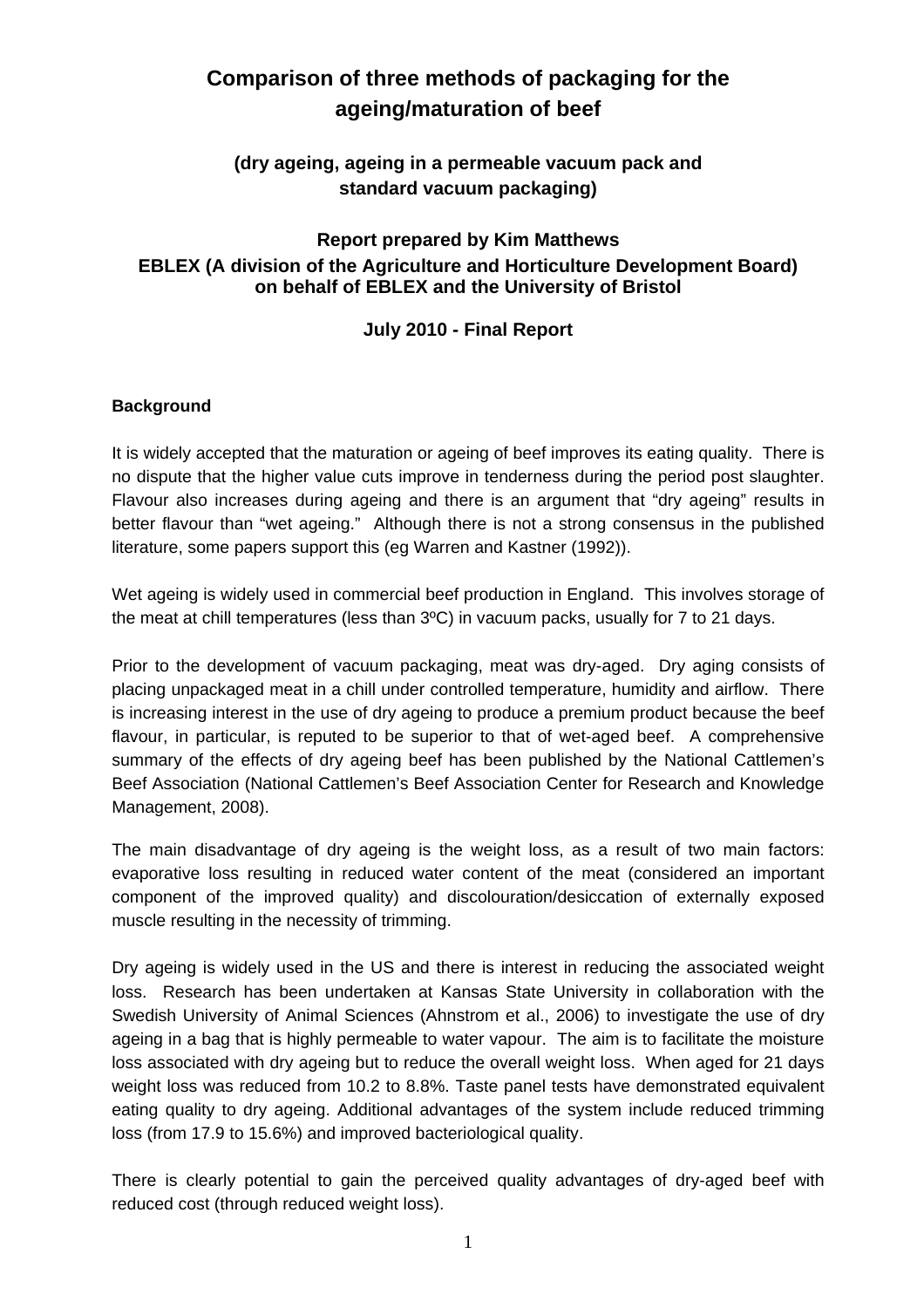# **Objective**

To compare the weight loss and eating quality of beef sirloin subjected to traditional dry ageing, vacuum packaged ageing in a standard vacuum pouch and ageing in a permeable film.

## **Materials and Methods**

## **Overview**

The ageing was carried out in a commercial plant using sections of loin matured by the three methods. The weight losses (evaporative and trim losses) were assessed at the end of ageing. Loin sections were then transported to the University of Bristol for sensory analysis.

In total, both loins from 72 cattle were used for the trial with loins from opposite sides being allocated to different ageing treatments (details in Appendix 1). This resulted in a total of 144 loins for the trial.

## Animal selection

Carcases were selected for the trial at slaughter and primals prepared the day after slaughter.

Selection was to the abattoir's normal criteria for standard dry aged product with the targets being:

- 1. fat class 4L to 5L
- 2. dark cutting carcases excluded

The characteristics of the selected cattle are described in the results section.

## Loin sampling and maturation

Bone-in loins (hindquarter loins separated between the 10th and 11th ribs) from both sides of each selected carcase were taken at primal butchery.

Each loin was weighed (to the nearest 10 g), maximum fat depth measured over the eye muscle, and the loin allocated to one of the following treatments:

| <b>DRY</b> | not packaged for maturation                 |
|------------|---------------------------------------------|
| VP-STD     | vacuum packaged in standard vacuum pouch    |
| VP-PERM    | vacuum packaged in permeable film (Tublin™) |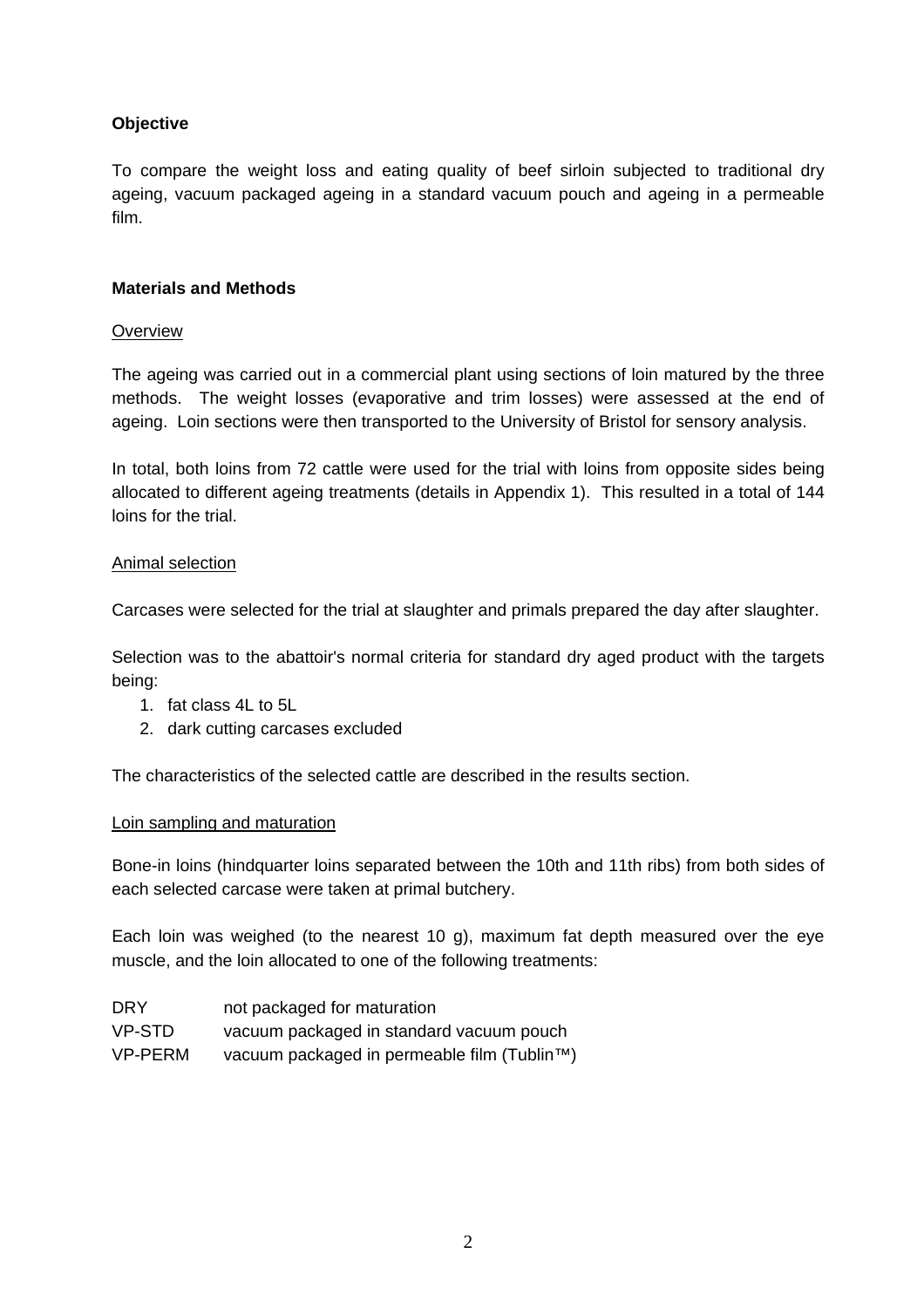Thus there were 48 samples of each packaging type:

| Treatment       |    | Number of left loins Number of right loins Total |    |
|-----------------|----|--------------------------------------------------|----|
| <b>DRY</b>      | 24 | 24                                               | 48 |
| <b>NP-STD</b>   | 24 | 24                                               | 48 |
| <b>IVP-PERM</b> | 24 | 24                                               | 48 |

Yield data are available for all 144 loins. On delivery to the University, however, loins from 3 carcases (6 loins) were missing and therefore the final numbers for sensory analysis were 46 of each treatment ( a total of 138)

The loins were prepared for maturation as described below. Maturation took place for 21 days in the same chill for all treatments to ensure temperature conditions were as similar as possible.

## *Dry ageing*

Loins were matured bone-in according to normal plant practice and placed on racks as normal.

## *Vacuum packaging - Standard*

Loins were boned and the backstrap removed, but not trimmed, and vacuum packaged as normal. Trim was recovered from the bone and weighed for each loin. Following vacuum packaging, two loin sections of the same treatment were placed into a slotted plastic tray (supermarket-type storage tray).

## *Vacuum packaging - Permeable*

Loins were boned and the backstrap removed, but not trimmed, and vacuum packaged as normal using Tublin™ bags on a normal vacuum machine. Trim was recovered from the bone and weighed for each loin. Following vacuum packaging in the Tublin™ bag, two loin sections of the same treatment were placed into a slotted plastic tray (supermarket-type storage tray).

## Sample preparation and transport

Following the ageing time, samples of the loins were taken as follows for sensory panelling.

## *Dry ageing*

Loins were boned and trimmed as normal. The weight of the trimmed loin and the weight of any usable trim was recorded. The anterior end (rib end) was trimmed to leave the cut surface of the eye muscle (*longissimus)* square to the surface of the loin. A piece of at least 60mm length was removed from the loin end. This was vacuum packed in a standard vacuum pack and then frozen.

## *Vacuum packaging - Standard*

Loins were removed from the vacuum pack, dried with paper tissue, trimmed and the weight recorded. The anterior end (rib end) was trimmed to leave the cut surface of the eye muscle (*longissimus)* square to the surface of the loin. A piece of at least 60mm length was removed from the end. This was vacuum packed in a standard vacuum pack and then frozen.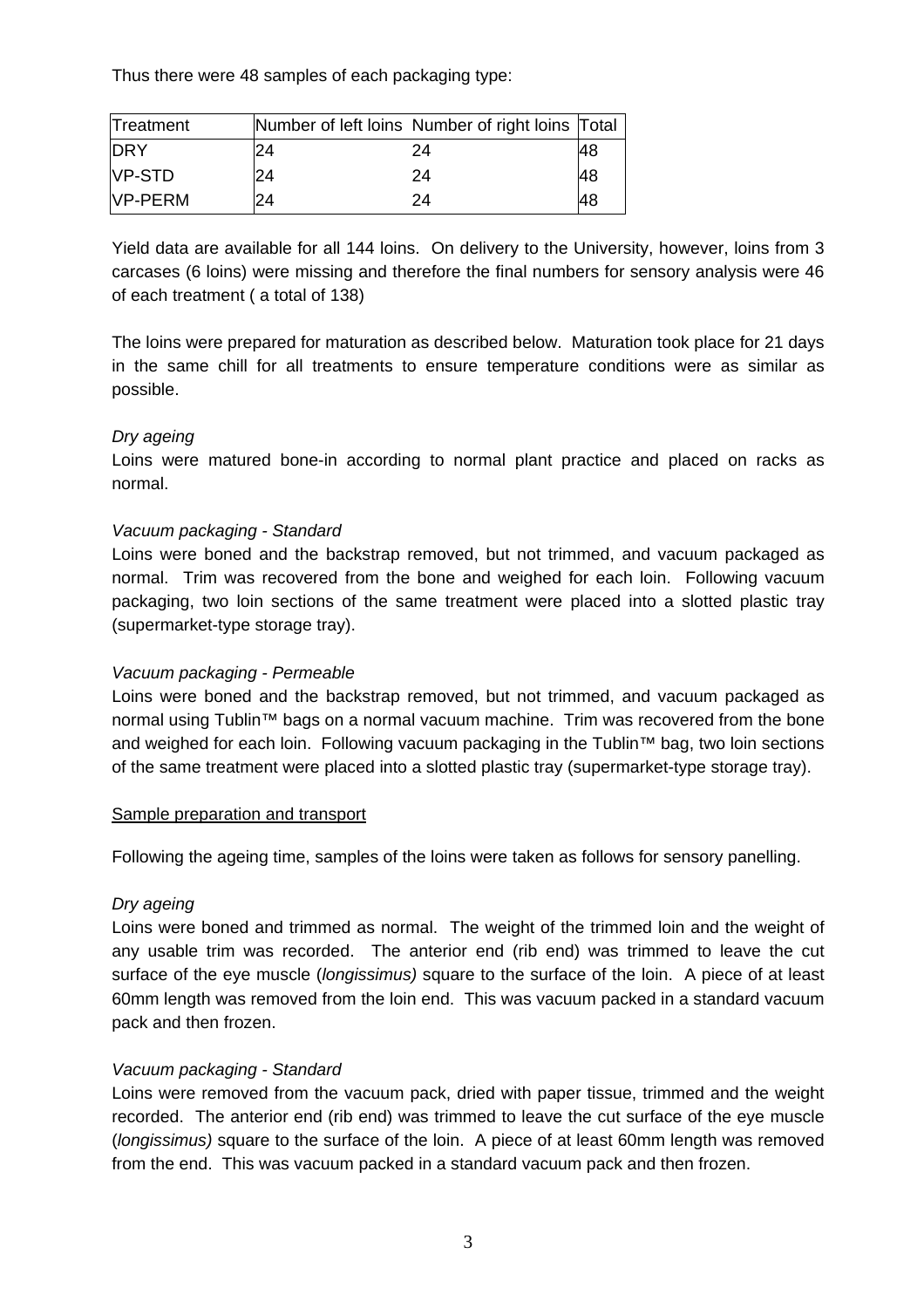## *Vacuum packaging - Permeable*

Loins were removed from the vacuum pack, trimmed and the weight of the loin was recorded. The anterior end (rib end) was trimmed to leave the cut surface of the eye muscle (*longissimus)* square to the surface of the loin. A piece of at least 60mm length was removed from the end. This was vacuum packed in a standard vacuum pack and then frozen.

Loin pieces from all treatments were delivered frozen to the University of Bristol at Langford.

## Eating quality assessment

Samples were transported to the University of Bristol for sensory analysis. Sensory analysis was carried out by a 10-person trained taste panel. The sample was defrosted overnight at 4ºC and then cut into steaks 20 mm thick. Steaks were grilled to an internal temperature of 74ºC (measured by a thermocouple probe) after which all fat and connective tissue was trimmed and the muscle cut into blocks 2 cm<sup>3</sup>. The blocks were wrapped in pre-labelled foils and placed in a heated incubator. The samples were then given to the assessors in an order chosen by computer. They were panelled by the trained panel and assessed for tenderness, juiciness, beef flavour, abnormal flavour and overall acceptability on a 1-8 scale.

## **Results**

#### Characteristics of selected carcases

The cattle selected came from a wide range of breeds as shown in Table 1.

| <b>Breed</b>     | Number of carcases |
|------------------|--------------------|
| Aberdeen Angus   | 2                  |
| Aberdeen Angus X | 4                  |
| Belgian Blue X   | 5                  |
| <b>Blond X</b>   | 1                  |
| Charolais        | 1                  |
| Charolais X      | 14                 |
| Galloway         | 1                  |
| Gelbvieh         | 1                  |
| Gelbvieh X       | 1                  |
| Hereford X       | 10                 |
| Limousin         | 2                  |
| Limousin X       | 20                 |
| Montbeliarde X   | 3                  |
| Simmental X      | 3                  |
| South Devon X    | 3                  |
| Welsh Black X    | 1                  |
|                  |                    |

*Table 1. Breeds of cattle selected for trial from declaration on passport* 

The carcase characteristics are summarised in Table 2.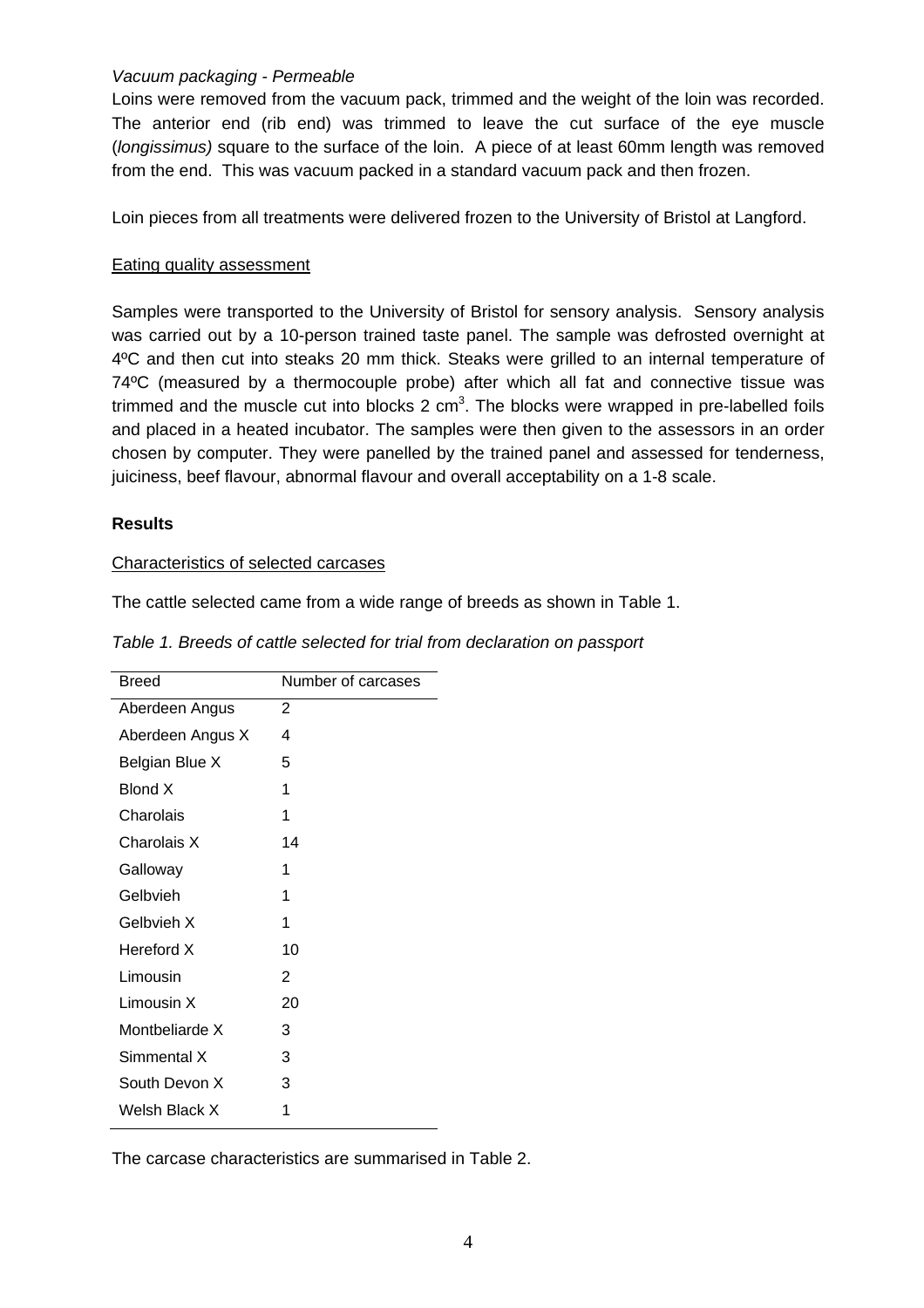#### *Table 2. Carcase characteristics*

|                      | Mean  | <b>Minimum</b> | Maximum |
|----------------------|-------|----------------|---------|
| Age at slaughter (d) | 796.2 | 437            | 966     |
| Carcase Weight (kg)  | 328.4 | 289.2          | 373.1   |
| Conformation class   |       | O-             | R       |
| Fat class            |       | 3              | 5L      |

It should be noted that the experimental design (pairwise comparisons within carcase) removes any effect of carcase from the ageing comparisons.

#### Chiller temperature

Over 6 weeks of the trial a data logger was used to record temperatures in the chiller used for maturation. The mean temperature was 2.2ºC and the range 0.0 to 7.6ºC. The higher temperatures were recorded in the first few days of the trial when the chiller appeared to be operating ineffectively.

#### Visual observations

Loin sections in the permeable vacuum pouches were held in plastic trays with slots in the bottom. Discolouration occurred of the areas that were exposed to the air. The darkening is what would be expected of a dry ageing treatment as the surface dries and oxidation occurs. Where this contrasts with the colour of meat in the pouch in contact with the tray it gives a rather undesirable appearance (picture 1). An informal trial at EBLEX's Winterhill House facilities found that use of wire racks (as recommended by the Tublin™ manufacturers) resulted in much more even colour (picture 2). This will also result in more even evaporative loss and, presumably, eating quality.



permeable packaging

Picture 1. Uneven colouration of meat from Picture 2. Even colour achieved on wire racks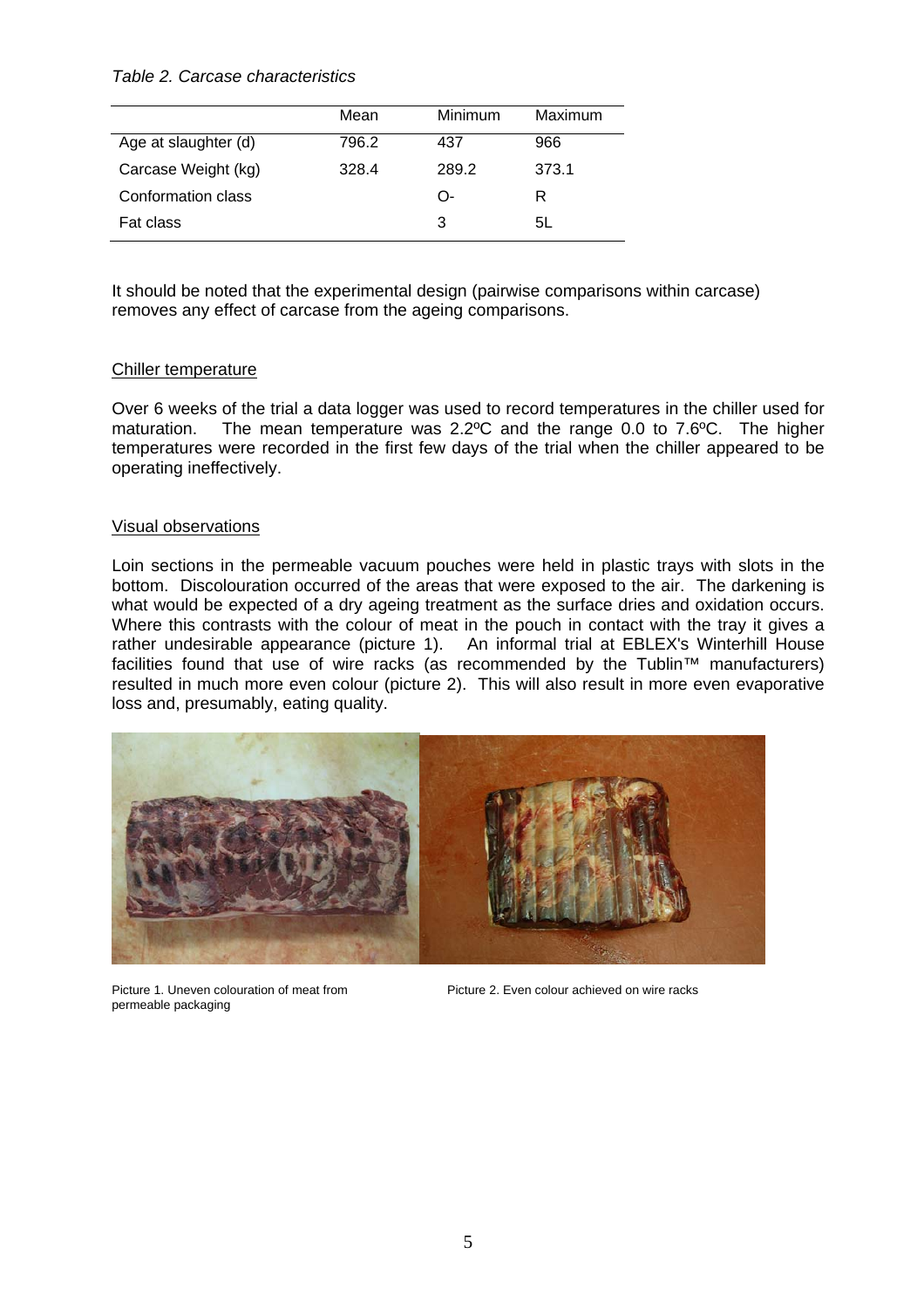Table 2 shows the yields and weight losses from the three packaging types. It is clear that weight loss, from both trimming and evaporation, is highest from the dry aged product, and in this case the majority of the trim is not usable.

|                     | <b>DRY</b> | <b>VP-PERM</b> | VP-STD | significance |
|---------------------|------------|----------------|--------|--------------|
| Trimmed aged loin % | 54.4       | 57.1           | 61.1   | $***$        |
| Usable trim %       | 0.1        | 5.5            | 5.5    | ***          |
| Usable yield %      | 54.5       | 62.6           | 66.5   | ***          |
|                     |            |                |        |              |
| Evaporative loss %  | 6.9        | 3.1            | 0.6    | $***$        |
| Waste trim %        | 7.5        | 8.4            | 6.3    | $***$        |

*Table 2. Yield and weight losses from different packaging treatments (least squares means)* 

Trimmed loin % yield = final yield of trimmed loin compared with bone-in primal loin at start Usable yield % = trimmed loin yield and usable trim combined

Waste trim includes trim both before and after maturation but not tissue attached to the bone for the dry-aged product.

#### Sensory panel results

Due to the timing of the trial, the sensory panelling was separated by the summer break. This meant that the panel composition varied between two phases of the panelling. The University of Bristol undertook an analysis for the two phases separately and for the two phases combined using only common panellists. This analysis is shown in Appendix 2. The balanced design, however, with every treatment equally represented within each panel session means that it is possible to analyse the data across all panel sessions combined. The results of this analysis are presented in table 2.

|                       | <b>DRY</b> | <b>VP-PERM</b> | VP-STD | significance | approx.<br><b>LSD</b> |
|-----------------------|------------|----------------|--------|--------------|-----------------------|
| Texture               | 4.87       | 4.79           | 4.86   | ns           |                       |
| <b>Juiciness</b>      | 5.16       | 5.23           | 5.11   | ns           |                       |
| <b>Beef Flavour</b>   | 4.69       | 4.59           | 4.74   | ns           |                       |
| Abnormal Flavour      | 2.76       | 2.97           | 2.53   | $***$        | 0.18                  |
| <b>Flavour Liking</b> | 5.01       | 4.84           | 5.23   | $***$        | 0.18                  |
| <b>Overall Liking</b> | 4.91       | 4.70           | 5.04   | $***$        | 0.18                  |
|                       |            |                |        |              |                       |

*Table 2. Sensory panel results overall analysis (least squares means by analysis of variance)* 

There were no significant differences in texture, juiciness or beef flavour. Small but statistically significant differences in abnormal flavour resulted in differences in flavour liking and overall liking, with the standard vacuum pack having the lowest abnormal flavour score and the highest liking scores. Interestingly, the permeable vacuum pack resulted in the highest abnormal flavour and lowest liking scores.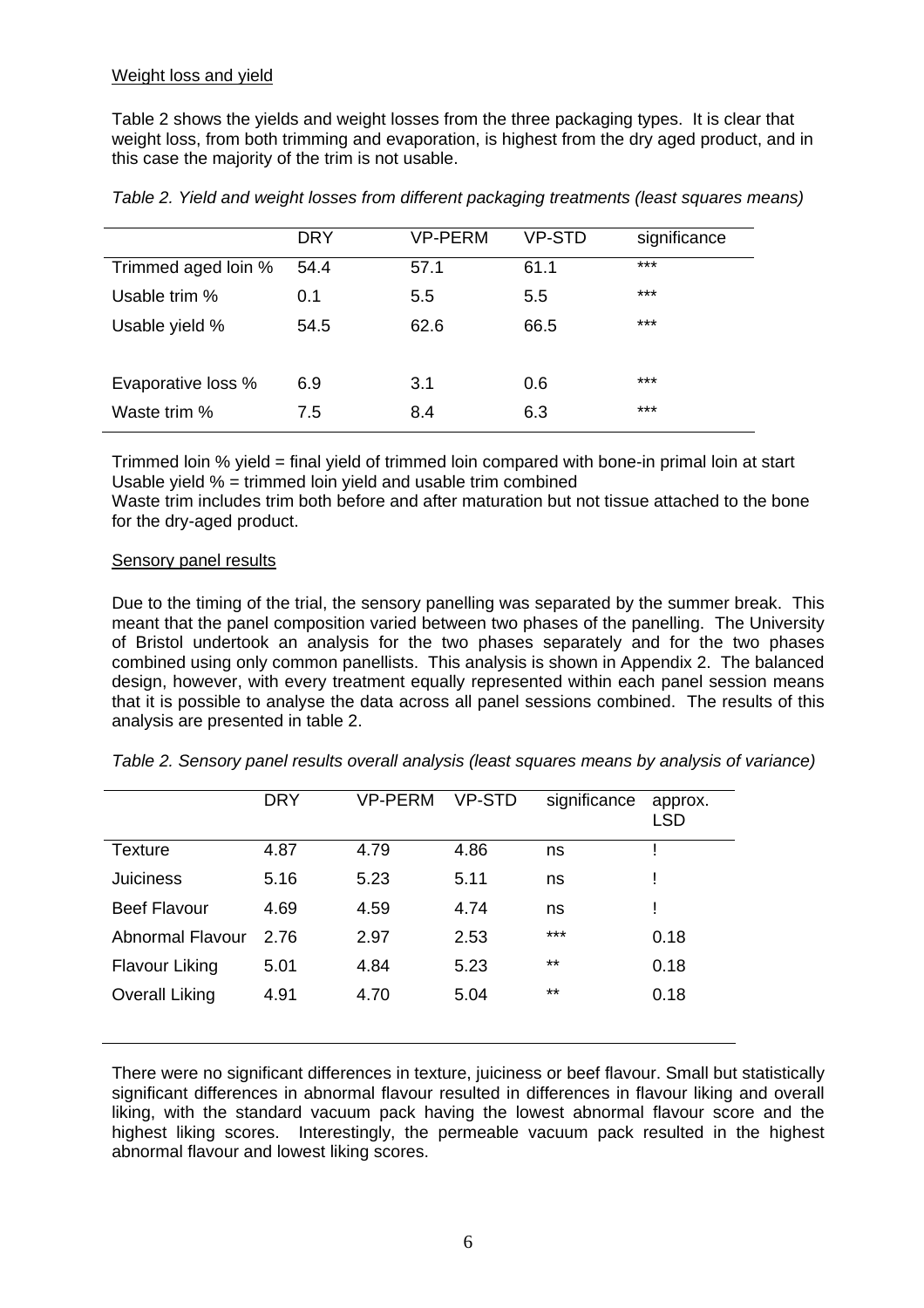#### **Discussion and Conclusions**

The results would suggest that there is no advantage to dry ageing and that the permeable bags lead to more abnormal flavours. The permeability of the bags in unusual in that they allow the escape of moisture. Usually the permeability in plastic packaging has to do with gaseous exchange. One assumes that if moisture can permeate then oxygen can flow backwards and forwards either freely or dissolved in the moisture that is permeating the bag. This could lead to oxidation and some of the abnormal odours found.

It is clear that the dry ageing (whether in air or in a permeable bag) resulted in a different flavour from standard vacuum pack ageing. This was perceived as abnormal flavour by the Bristol panel but it is likely that this is the flavour desired by those who prefer dry aged meat.

While the Bristol panel found the flavour of dry aged beef less agreeable than that of vacuum packed beef, there was no significant difference in flavour liking between that of dry aged and aged in the semi-permeable bag. In addition, the semi-permeable bag resulted in a significant improvement in meat yield and a halving of evaporative loss when compared to dry aged although vacuum packing improved this still further.

The ageing of meat in permeable packaging resulted in a marked improvement in yield, although standard vacuum packaging improves this further. The flavour developed was similar to that from traditional dry aging, which was not liked by the University of Bristol sensory panel.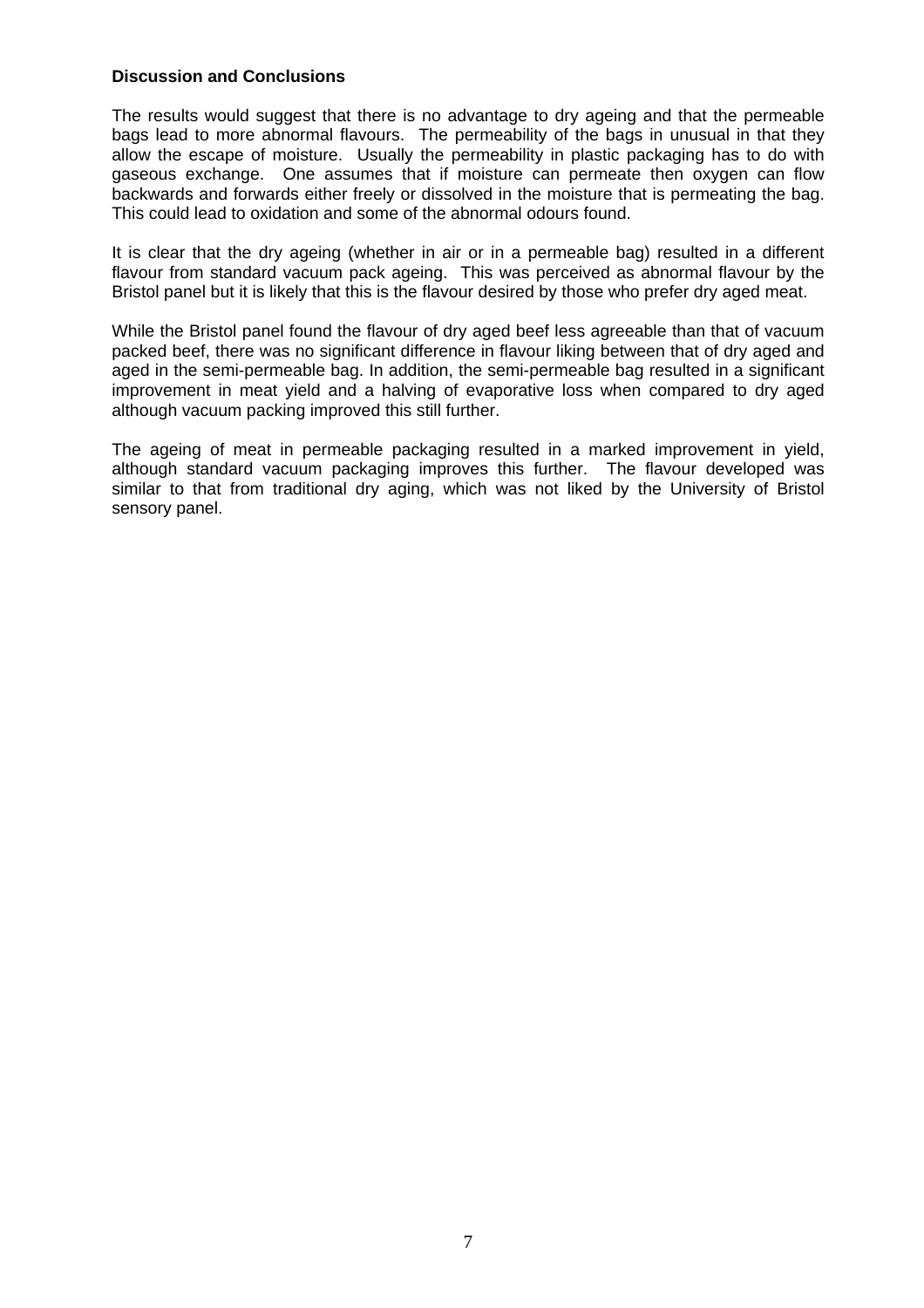| <b>Carcase</b>  | Left loin      | <b>Right loin</b>    |
|-----------------|----------------|----------------------|
| number          |                |                      |
| 01              | <b>DRY</b>     | $\overline{V}$ P-STD |
| 02 <sub>2</sub> | <b>DRY</b>     | <b>VP-PERM</b>       |
| 03              | VP-STD         | <b>DRY</b>           |
| $04-1$          | VP-STD         | VP-PERM              |
| 05 <sub>1</sub> | VP-PERM        | <b>DRY</b>           |
| 06              | VP-PERM        | VP-STD               |
| 07              | <b>DRY</b>     | VP-STD               |
| 08              | <b>DRY</b>     | VP-PERM              |
| 09              | VP-STD         | <b>DRY</b>           |
| $10-1$          | VP-STD         | <b>VP-PERM</b>       |
| 11              | <b>VP-PERM</b> | <b>DRY</b>           |
| 12 <sup>°</sup> | <b>VP-PERM</b> | VP-STD               |
| 13              | <b>DRY</b>     | VP-STD               |
| 14              | <b>DRY</b>     | <b>VP-PERM</b>       |
| 15              | VP-STD         | <b>DRY</b>           |
| $\overline{16}$ | VP-STD         | <b>VP-PERM</b>       |
|                 | 17 VP-PERM     | <b>DRY</b>           |
| 18              | VP-PERM        | VP-STD               |
| 19              | <b>DRY</b>     | <b>VP-STD</b>        |
| 20              | DRY            | <b>VP-PERM</b>       |
| 21              | VP-STD         | <b>DRY</b>           |
| 22              | VP-STD         | VP-PERM              |
| 23              | <b>VP-PERM</b> | <b>DRY</b>           |
| 24              | VP-PERM        | VP-STD               |
| 25              | <b>DRY</b>     | <b>VP-STD</b>        |
| 26              | <b>DRY</b>     | <b>VP-PERM</b>       |
| 27              | VP-STD         | <b>DRY</b>           |
| 28              | <b>VP-STD</b>  | <b>VP-PERM</b>       |
| 29              | VP-PERM        | <b>DRY</b>           |
| 30              | VP-PERM        | VP-STD               |
| 31              | <b>DRY</b>     | VP-STD               |
| 32              | <b>DRY</b>     | <b>VP-PERM</b>       |
| 33              | VP-STD         | <b>DRY</b>           |
| 34              | <b>VP-STD</b>  | <b>VP-PERM</b>       |
| 35              | <b>VP-PERM</b> | <b>DRY</b>           |

# **Appendix 1. Allocation of loins to treatment**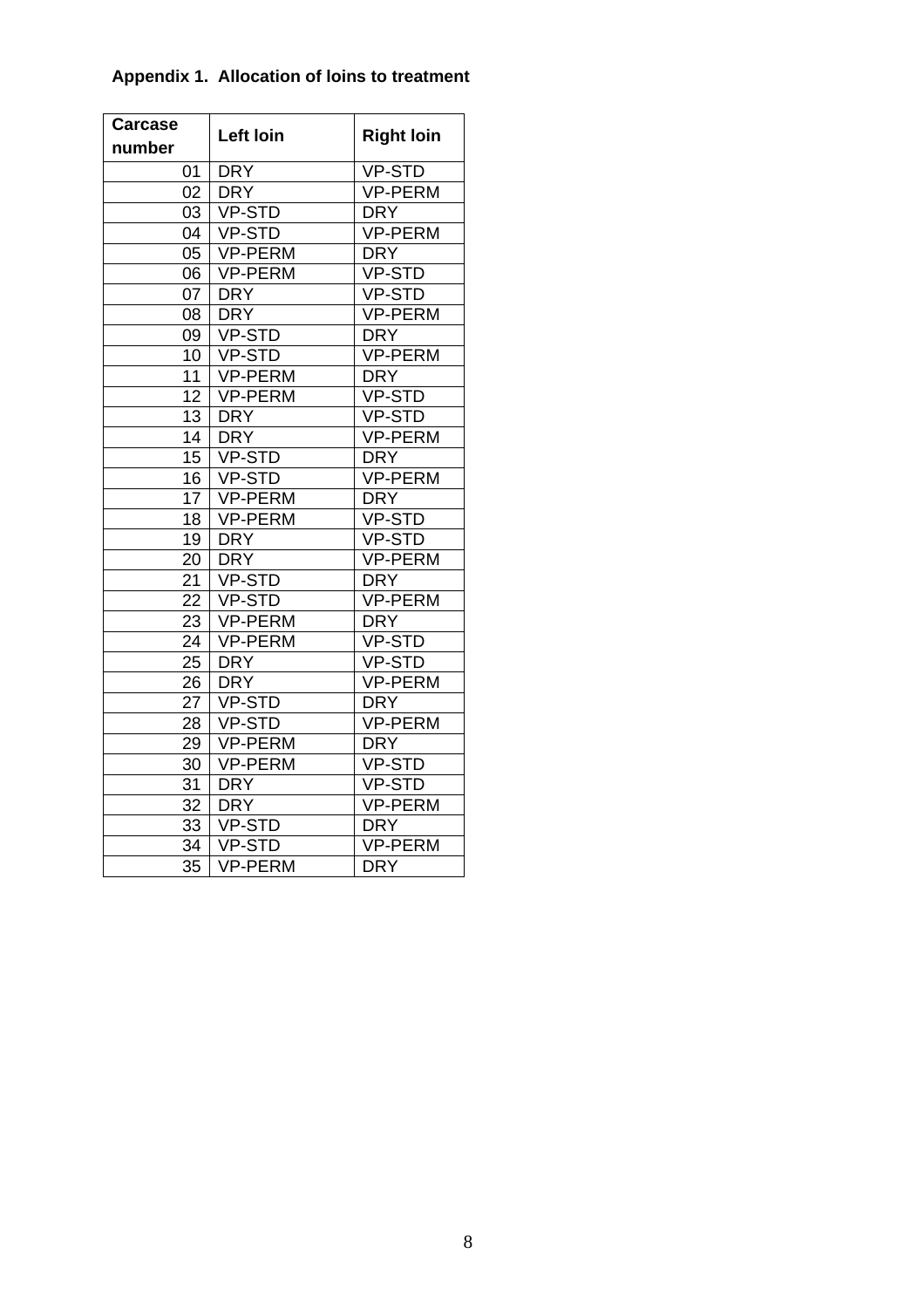| <b>Carcase</b>  | Left loin      | <b>Right loin</b> |
|-----------------|----------------|-------------------|
| number          |                |                   |
| 36              | <b>VP-PERM</b> | <b>VP-STD</b>     |
| 37              | <b>DRY</b>     | <b>VP-STD</b>     |
| 38              | <b>DRY</b>     | <b>VP-PERM</b>    |
| 39              | <b>VP-STD</b>  | <b>DRY</b>        |
| 40              | VP-STD         | <b>VP-PERM</b>    |
| 41              | VP-PERM        | <b>DRY</b>        |
| 42              | <b>VP-PERM</b> | VP-STD            |
| 43              | <b>DRY</b>     | VP-STD            |
| 44              | <b>DRY</b>     | <b>VP-PERM</b>    |
| 45              | <b>VP-STD</b>  | DRY               |
| 46              | VP-STD         | <b>VP-PERM</b>    |
| 47              | <b>VP-PERM</b> | <b>DRY</b>        |
| 48              | <b>VP-PERM</b> | <b>VP-STD</b>     |
| 49              | <b>DRY</b>     | <b>VP-STD</b>     |
| 50              | <b>DRY</b>     | <b>VP-PERM</b>    |
| 51              | VP-STD         | <b>DRY</b>        |
| 52              | <b>VP-STD</b>  | <b>VP-PERM</b>    |
| 53              | <b>VP-PERM</b> | <b>DRY</b>        |
| 54              | <b>VP-PERM</b> | VP-STD            |
| 55              | <b>DRY</b>     | VP-STD            |
| 56              | <b>DRY</b>     | <b>VP-PERM</b>    |
| 57              | <b>VP-STD</b>  | <b>DRY</b>        |
| 58              | <b>VP-STD</b>  | <b>VP-PERM</b>    |
| 59              | <b>VP-PERM</b> | <b>DRY</b>        |
| 60              | <b>VP-PERM</b> | <b>VP-STD</b>     |
| 61              | <b>DRY</b>     | <b>VP-STD</b>     |
| 62              | <b>DRY</b>     | <b>VP-PERM</b>    |
| 63              | <b>VP-STD</b>  | <b>DRY</b>        |
| 64              | <b>VP-STD</b>  | <b>VP-PERM</b>    |
| 65              | <b>VP-PERM</b> | <b>DRY</b>        |
| 66              | VP-PERM        | <b>VP-STD</b>     |
| 67              | <b>DRY</b>     | <b>VP-STD</b>     |
| 68              | <b>DRY</b>     | <b>VP-PERM</b>    |
| 69              | <b>VP-STD</b>  | <b>DRY</b>        |
| 70              | <b>VP-STD</b>  | <b>VP-PERM</b>    |
| 71              | <b>VP-PERM</b> | <b>DRY</b>        |
| $\overline{7}2$ | <b>VP-PERM</b> | <b>VP-STD</b>     |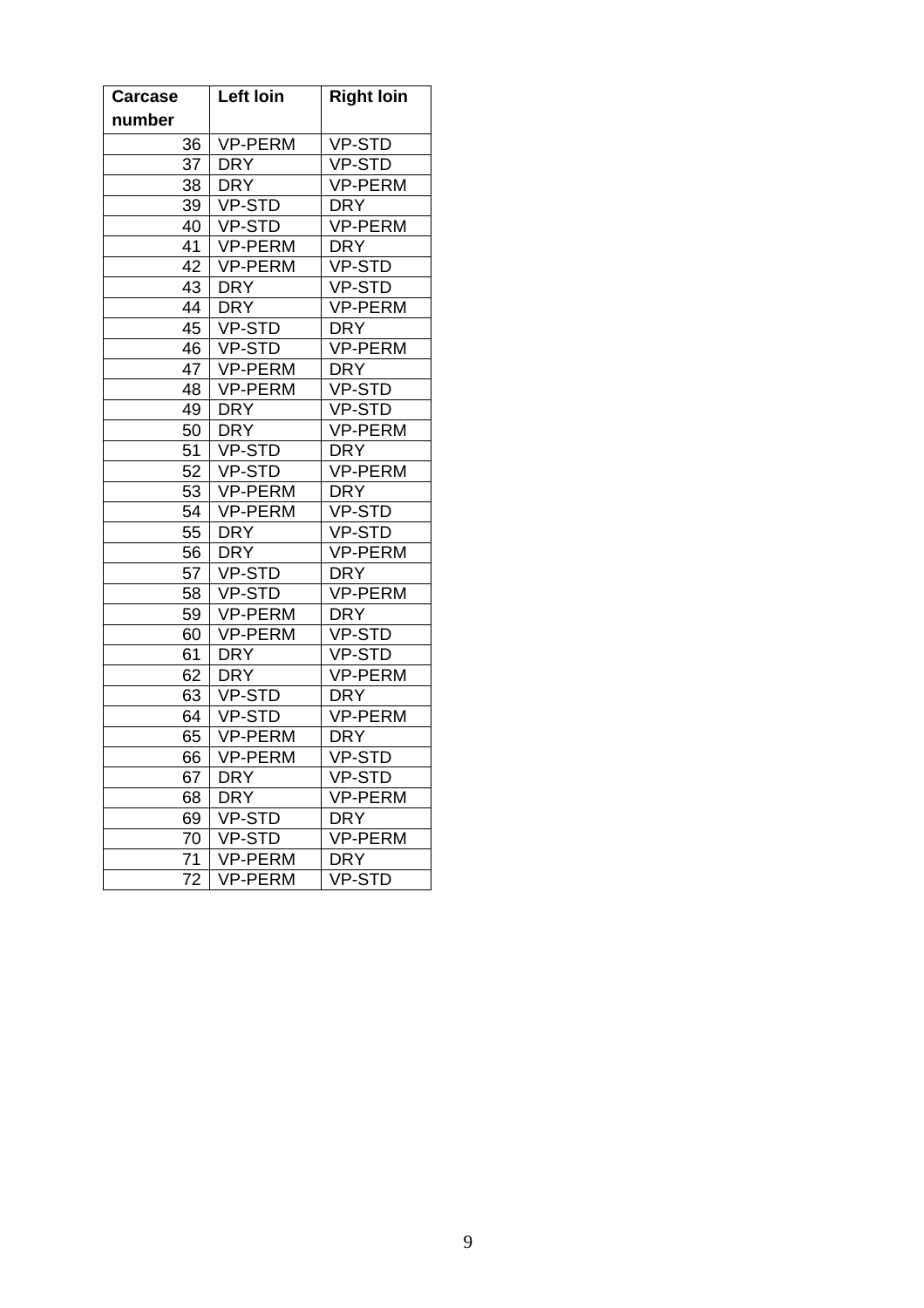# **Appendix 2. University of Bristol sensory panel analysis**

|                       | Numbers with higher numerical scores for: |         |                |  |  |
|-----------------------|-------------------------------------------|---------|----------------|--|--|
|                       | Dry aged                                  | VP-Perm | Equal          |  |  |
| <b>Tenderness</b>     | 10                                        | 12      |                |  |  |
| <b>Juiciness</b>      | 10                                        | 11      | 2              |  |  |
| <b>Beef Flavour</b>   | 10                                        | 10      | 3              |  |  |
| Abnormal flavour      | 8                                         | 15      | 0              |  |  |
| Flavour liking        | 11                                        | 11      | 1              |  |  |
| Overall liking        | 14                                        | 7       | $\overline{2}$ |  |  |
|                       | Dry aged                                  | VP-Std  | Equal          |  |  |
| <b>Tenderness</b>     | 10                                        | 12      | 1              |  |  |
| <b>Juiciness</b>      | 9                                         | 11      | 3              |  |  |
| <b>Beef Flavour</b>   | 9                                         | 13      | 1              |  |  |
| Abnormal flavour      | 14                                        | 9       | 0              |  |  |
| Flavour liking        | 7                                         | 15      | 1              |  |  |
| Overall liking        | 10                                        | 13      | 0              |  |  |
|                       | VP-Std                                    | VP-Perm | Equal          |  |  |
| <b>Tenderness</b>     | 10                                        | 11      | 2              |  |  |
| <b>Juiciness</b>      | 7                                         | 14      | $\overline{2}$ |  |  |
| <b>Beef Flavour</b>   | 13                                        | 9       | 1              |  |  |
| Abnormal flavour      | 3                                         | 19      | 1              |  |  |
| Flavour liking        | 17                                        | 2       | 4              |  |  |
| <b>Overall liking</b> | 13                                        | 6       | 4              |  |  |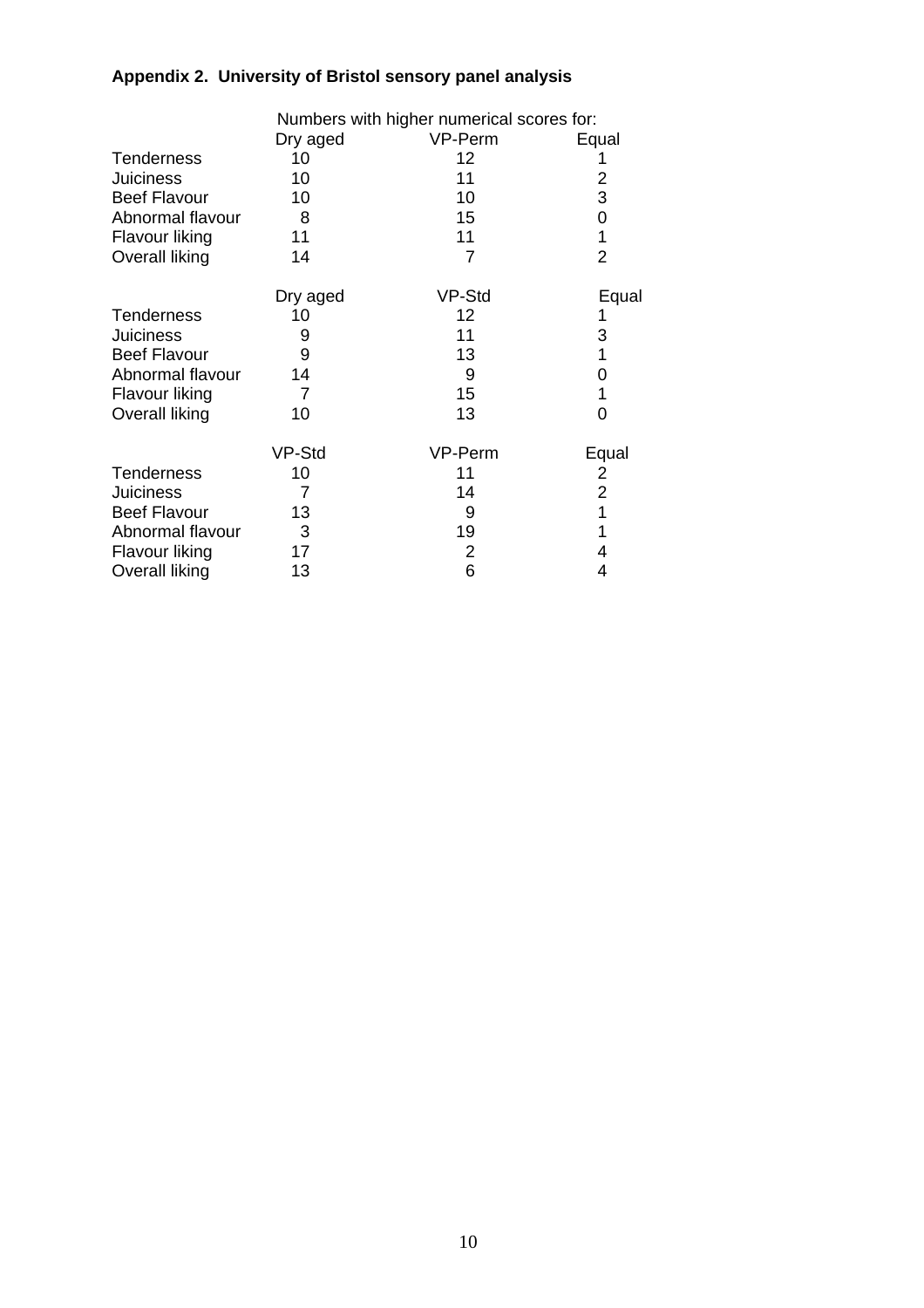# Table 1, Part 1.

## Influence of Treatment on the eating quality of Grilled beef loin steaks. *Values are the means derived from analysis of variance with Treatment and assessor as factors with 11 replications, 8 point scale used throughout.*

| <b>Treatment</b>                          |               |                |       |             |       |      |
|-------------------------------------------|---------------|----------------|-------|-------------|-------|------|
|                                           | <b>DRY</b>    | <b>VP-PERM</b> | vr    | Probability | sig   | Isd  |
| <b>Attributes</b>                         |               |                |       |             |       |      |
| <b>Tenderness</b>                         | 4.56          | 4.75           | 1.02  | 0.315       | ns    |      |
| <b>Juiciness</b>                          | 4.90          | 5.16           | 2.84  | 0.094       | ns    |      |
| <b>Beef Flavour</b>                       | 4.66          | 4.47           | 1.02  | 0.315       | ns    |      |
| <b>Abnormal Flavour</b><br><b>Hedonic</b> | 3.23          | 3.23           | 0     | 0.997       | ns    |      |
| <b>Flavour Liking</b>                     | 4.76          | 4.80           | 0.02  | 0.877       | ns    |      |
| <b>Overall Liking</b>                     | 4.61          | 4.64           | 0.02  | 0.882       | ns    |      |
|                                           | <b>DRY</b>    | <b>VP-STD</b>  | vr    | Probability | sig   | Isd  |
| Tenderness                                | 4.61          | 4.64           | 0     | 0.967       | ns    |      |
| <b>Juiciness</b>                          | 5.10          | 5.07           | 0.06  | 0.803       | ns    |      |
| <b>Beef Flavour</b>                       | 4.83          | 4.89           | 0.19  | 0.665       | ns    |      |
| <b>Abnormal Flavour</b><br><b>Hedonic</b> | 2.78          | 2.57           | 1.13  | 0.289       | ns    | ļ    |
| <b>Flavour Liking</b>                     | 5.18          | 5.28           | 0.31  | 0.576       | ns    |      |
| <b>Overall Liking</b>                     | 5.03          | 5.10           | 0.14  | 0.712       | ns    | ļ    |
|                                           | <b>VP-STD</b> | <b>VP-PERM</b> | vr    | Probability | sig   | Isd  |
| <b>Tenderness</b>                         | 5.06          | 4.74           | 4.58  | 0.034       | *     | 0.30 |
| <b>Juiciness</b>                          | 5.17          | 5.28           | 0.85  | 0.358       | ns    |      |
| <b>Beef Flavour</b>                       | 4.64          | 4.43           | 1.56  | 0.213       | ns    |      |
| <b>Abnormal Flavour</b><br><b>Hedonic</b> | 2.87          | 3.62           | 16.25 | < 0.001     | $***$ | 0.37 |
| <b>Flavour Liking</b>                     | 5.23          | 4.58           | 11.77 | < 0.001     | ***   | 0.38 |
| <b>Overall Liking</b>                     | 5.10          | 4.42           | 13.43 | < 0.001     | ***   | 0.37 |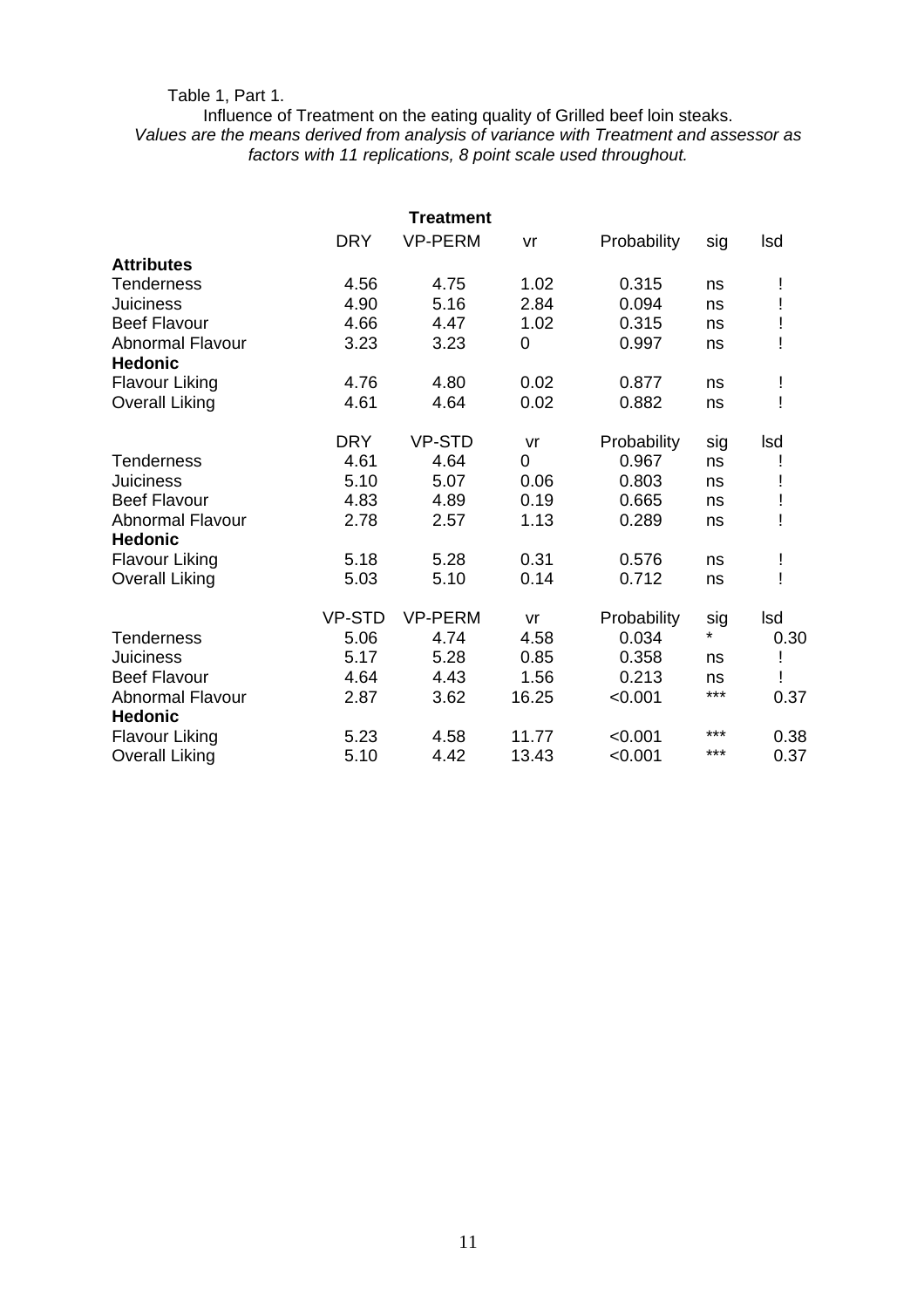#### Table 2, Part 2.

Influence of Treatment on the eating quality of Grilled beef loin steaks. *Values are the means derived from analysis of variance with Treatment and assessor as factors with 12 replications* 

|                                           |               | <b>Treatment</b> |      |             |          |      |
|-------------------------------------------|---------------|------------------|------|-------------|----------|------|
|                                           | <b>DRY</b>    | <b>VP-PERM</b>   | vr   | Probability | sig      | Isd  |
| <b>Attributes</b>                         |               |                  |      |             |          |      |
| <b>Tenderness</b>                         | 4.87          | 5.01             | 1.98 | 0.160       | ns       |      |
| <b>Juiciness</b>                          | 5.22          | 5.27             | 0.42 | 0.516       | ns       |      |
| <b>Beef Flavour</b>                       | 4.71          | 4.62             | 1.36 | 0.244       | ns       |      |
| <b>Abnormal Flavour</b><br><b>Hedonic</b> | 2.48          | 2.74             | 6.86 | 0.009       | $***$    | 0.20 |
| <b>Flavour Liking</b>                     | 5.12          | 4.85             | 6.68 | 0.010       | $***$    | 0.21 |
| <b>Overall Liking</b>                     | 5.00          | 4.79             | 4.68 | 0.031       | $^\star$ | 0.20 |
|                                           | <b>DRY</b>    | <b>VP-STD</b>    | vr   | Probability | sig      | Isd  |
| <b>Tenderness</b>                         | 4.93          | 4.78             | 2.34 | 0.127       | ns       | Ţ    |
| <b>Juiciness</b>                          | 5.26          | 5.09             | 5.32 | 0.022       | $\star$  | 0.15 |
| <b>Beef Flavour</b>                       | 4.73          | 4.63             | 2.11 | 0.147       | ns       | Ţ    |
| <b>Abnormal Flavour</b>                   | 2.45          | 2.49             | 0.26 | 0.613       | ns       |      |
| <b>Hedonic</b>                            |               |                  |      |             |          |      |
| <b>Flavour Liking</b>                     | 5.17          | 5.10             | 0.51 | 0.476       | ns       |      |
| <b>Overall Liking</b>                     | 5.06          | 4.87             | 4.50 | 0.034       | $\star$  | 0.18 |
|                                           | <b>VP-STD</b> | <b>VP-PERM</b>   | vr   | Probability | sig      | Isd  |
| Tenderness                                | 4.80          | 5.06             | 7.45 | 0.007       | $***$    | 0.19 |
| <b>Juiciness</b>                          | 5.07          | 5.27             | 6.58 | 0.011       | $^\star$ | 0.16 |
| <b>Beef Flavour</b>                       | 4.62          | 4.59             | 0.16 | 0.693       | ns       |      |
| <b>Abnormal Flavour</b>                   | 2.47          | 2.73             | 7.13 | 0.008       | $***$    | 0.20 |
| <b>Hedonic</b>                            |               |                  |      |             |          |      |
| <b>Flavour Liking</b>                     | 5.11          | 4.85             | 6.89 | 0.009       | $***$    | 0.20 |
| <b>Overall Liking</b>                     | 4.88          | 4.79             | 0.82 | 0.365       | ns       | Ţ    |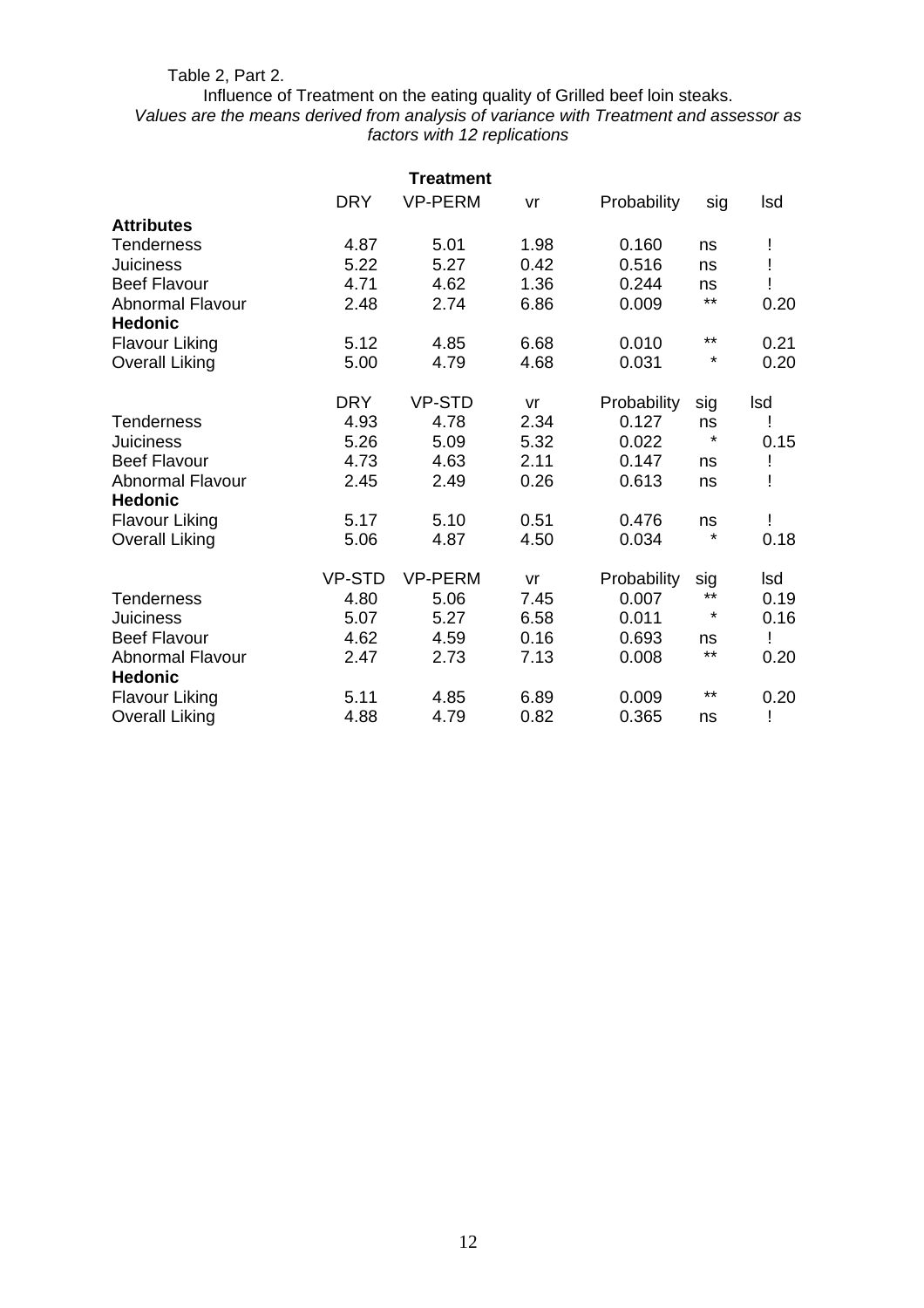#### Table 3. Part 1 and Part 2 Combined

NB. Not all panellists were common to the two halves of the study (Pre- and post- summer break) so data was only combined for common panellists. Hence, mean values are not the means of those in Tables 1 and 2.

#### Influence of Treatment on the eating quality of Grilled beef loin steaks. *Values are the means derived from analysis of variance with Treatment and assessor as factors with 23 replications*

| <b>Treatment</b>                          |               |                |       |             |         |      |
|-------------------------------------------|---------------|----------------|-------|-------------|---------|------|
|                                           | <b>DRY</b>    | <b>VP-PERM</b> | vr    | Probability | sig     | Isd  |
| <b>Attributes</b>                         |               |                |       |             |         |      |
| <b>Tenderness</b>                         | 5.13          | 5.06           | 0.42  | 0.517       | ns      | Ţ    |
| <b>Juiciness</b>                          | 5.15          | 5.24           | 0.84  | 0.360       | ns      | ļ    |
| <b>Beef Flavour</b>                       | 5.10          | 5.08           | 0.04  | 0.841       | ns      | Ĩ    |
| <b>Abnormal Flavour</b><br><b>Hedonic</b> | 2.57          | 2.64           | 0.39  | 0.530       | ns      | Ţ    |
| <b>Flavour Liking</b>                     | 5.42          | 5.30           | 0.78  | 0.377       | ns      | ļ    |
| <b>Overall Liking</b>                     | 5.33          | 5.13           | 2.31  | 0.130       | ns      | ļ    |
|                                           | <b>DRY</b>    | <b>VP-STD</b>  | vr    | Probability | sig     | Isd  |
| <b>Tenderness</b>                         | 4.90          | 4.90           | 0     | 0.956       | ns      | Ţ    |
| <b>Juiciness</b>                          | 5.07          | 5.09           | 0.06  | 0.805       | ns      | Ţ    |
| <b>Beef Flavour</b>                       | 4.92          | 5.01           | 0.93  | 0.335       | ns      | ļ    |
| <b>Abnormal Flavour</b><br><b>Hedonic</b> | 2.74          | 2.59           | 1.77  | 0.184       | ns      | ļ    |
| <b>Flavour Liking</b>                     | 5.24          | 5.36           | 1.01  | 0.315       | ns      | ļ    |
| <b>Overall Liking</b>                     | 5.09          | 5.13           | 0.12  | 0.728       | ns      | ļ    |
|                                           | <b>VP-STD</b> | <b>VP-PERM</b> | vr    | Probability | sig     | Isd  |
| <b>Tenderness</b>                         | 5.26          | 5.01           | 5.31  | 0.022       | $\star$ | 0.21 |
| <b>Juiciness</b>                          | 5.11          | 5.22           | 1.49  | 0.224       | ns      | ļ    |
| <b>Beef Flavour</b>                       | 4.97          | 4.88           | 0.82  | 0.367       | ns      | J    |
| <b>Abnormal Flavour</b><br><b>Hedonic</b> | 2.61          | 3.09           | 14.34 | < 0.001     | ***     | 0.25 |
| <b>Flavour Liking</b>                     | 5.43          | 4.92           | 14.22 | < 0.001     | ***     | 0.27 |
| <b>Overall Liking</b>                     | 5.29          | 4.78           | 15.08 | < 0.001     | ***     | 0.26 |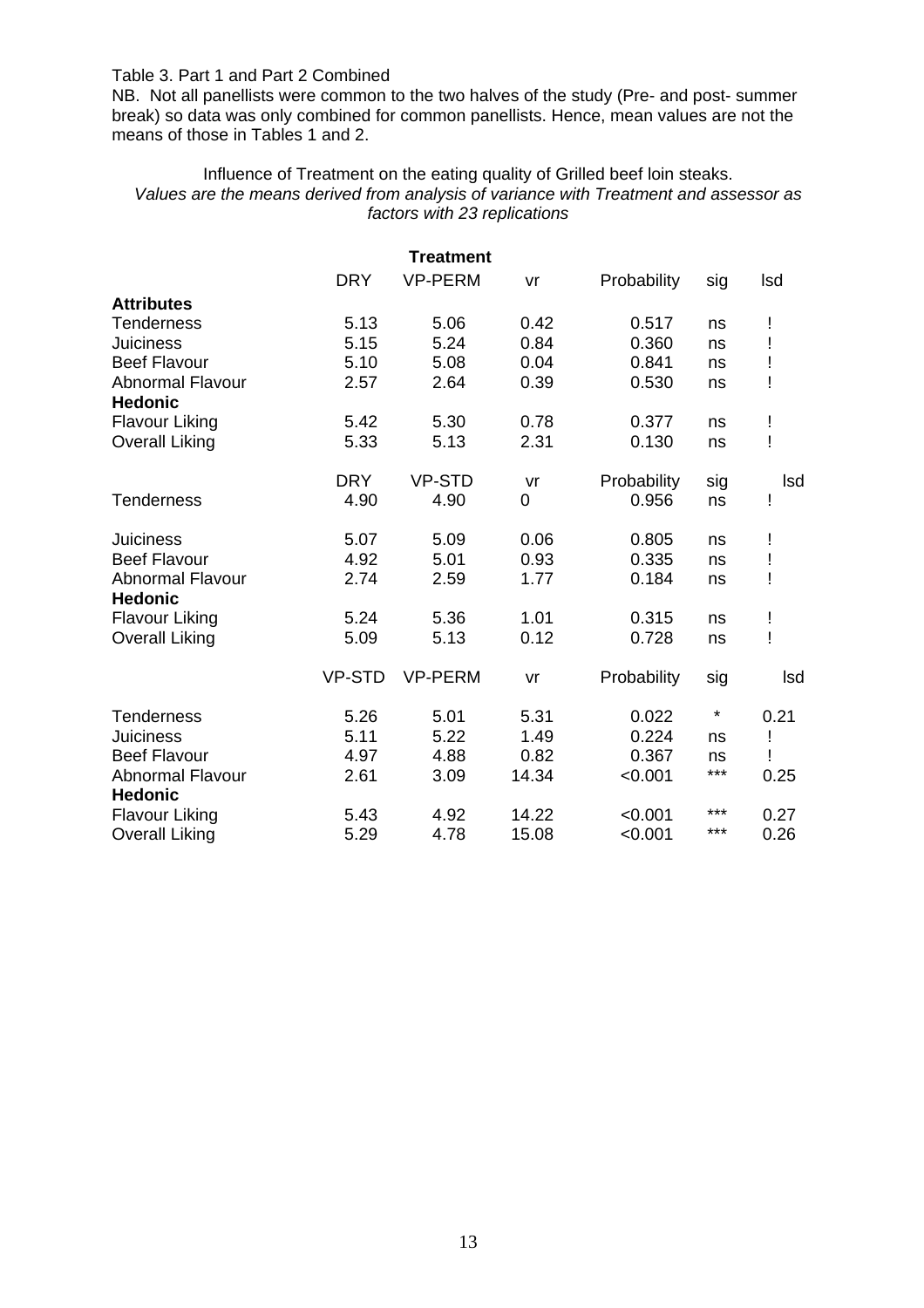# **Appendix 3. Values for individual animals within a pairing**

Influence of Dry vs Vp-Perm on the eating quality of Grilled beef loin steaks for within individual animal comparison. Values are the means derived from analysis of variance with Treatment and assessor as factors.

| <b>Animal</b>           |                   | <b>DRY</b> | <b>VP-PERM</b> | vr               | Probability | sig     | lsd  |
|-------------------------|-------------------|------------|----------------|------------------|-------------|---------|------|
|                         | <b>Tenderness</b> |            |                |                  |             |         |      |
|                         |                   | 5.11       | 4.78           | 0.31             | 0.5943      | ns      |      |
| $\frac{2}{5}$           |                   | 5.50       | 4.75           | 2.03             | 0.1970      | ns      |      |
| 8                       |                   | 3.38       | 3.13           | 0.37             | 0.5630      | ns      |      |
| 11                      |                   | 5.00       | 5.13           | 0.18             | 0.6845      | ns      |      |
| 14                      |                   | 4.88       | 5.13           | 0.64             | 0.4512      | ns      |      |
| 17                      |                   | 5.13       | 4.75           | 0.66             | 0.4423      | ns      |      |
| 20                      |                   | 3.44       | 3.67           | 0.31             | 0.5943      | ns      |      |
| 23                      |                   | 4.89       | 5.78           | 19.69            | 0.0022      | $***$   | 0.46 |
| 26                      |                   | 5.30       | 5.30           | $\boldsymbol{0}$ | >0.9999     | ns      |      |
| 29                      |                   | 4.63       | 4.13           | 1.75             | 0.2275      | ns      |      |
| 32                      |                   | 5.50       | 5.75           | 0.47             | 0.5165      | ns      |      |
| 35                      |                   | 5.20       | 5.40           | 0.15             | 0.7052      | ns      |      |
| 38                      |                   | 3.70       | 3.30           | 1.16             | 0.3092      | ns      |      |
| 41                      |                   | 5.60       | 5.40           | 0.38             | 0.5554      | ns      |      |
| 44                      |                   | 4.90       | 4.80           | 0.05             | 0.8321      | ns      |      |
| 47                      |                   | 5.78       | 5.78           | $\pmb{0}$        | >0.9999     | ns      |      |
| 50                      |                   | 4.67       | 4.44           | 0.37             | 0.5588      | ns      |      |
| 53                      |                   | 5.80       | 5.10           | 4.37             | 0.0662      | ns      |      |
| 56                      |                   | 5.50       | 5.70           | 0.23             | 0.6424      | ns      |      |
| 59                      |                   | 4.70       | 4.90           | 0.26             | 0.6193      | ns      |      |
| 65                      |                   | 5.10       | 4.20           | 3.49             | 0.0947      | ns      |      |
| 68                      |                   | 5.10       | 4.80           | 1.98             | 0.1934      | ns      |      |
| 71                      |                   | 5.00       | 5.10           | 0.13             | 0.7263      | ns      |      |
|                         | <b>Juiciness</b>  |            |                |                  |             |         |      |
| $\overline{\mathbf{c}}$ |                   | 5.33       | 5.33           | $\mathbf 0$      | >0.9999     | ns      |      |
| 5                       |                   | 5.88       | 4.88           | 14.00            | 0.0072      | $***$   | 0.63 |
| 8                       |                   | 4.50       | 5.00           | 1.75             | 0.2275      | ns      |      |
| 11                      |                   | 5.00       | 5.38           | 0.80             | 0.4015      | ns      |      |
| 14                      |                   | 4.25       | 4.88           | 2.78             | 0.1395      | ns      |      |
| 17                      |                   | 5.13       | 5.00           | 0.07             | 0.8018      | ns      |      |
| 20                      |                   | 4.11       | 4.00           | 0.18             | 0.6811      | ns      |      |
| 23                      |                   | 5.78       | 5.11           | 5.33             | 0.0497      | $\star$ | 0.67 |
| 26                      |                   | 5.10       | 5.40           | 0.57             | 0.4679      | ns      | Ţ    |
| 29                      |                   | 5.13       | 5.63           | 2.33             | 0.1705      | ns      | Ţ    |
| 32                      |                   | 4.88       | 5.50           | 5.65             | 0.0492      | $\star$ | 0.62 |
| 35                      |                   | 5.00       | 5.40           | 0.59             | 0.4620      | ns      |      |
| 38                      |                   | 4.40       | 5.00           | 3.86             | 0.0811      | ns      |      |
| 41                      |                   | 5.30       | 5.30           | 0                | >0.9999     | ns      |      |
| 44                      |                   | 4.50       | 4.60           | 0.08             | 0.7804      | ns      |      |
| 47                      |                   | 5.56       | 5.89           | 2.00             | 0.1950      | ns      |      |
| 50                      |                   | 5.11       | 4.89           | 0.37             | 0.5588      | ns      |      |
| 53                      |                   | 5.40       | 5.20           | 0.26             | 0.6193      | ns      |      |
| 56                      |                   | 6.60       | 5.90           | 7.23             | 0.0248      | $\star$ | 0.59 |
| 59                      |                   | 5.20       | 4.90           | 1.00             | 0.3434      | ns      |      |
| 65                      |                   | 5.50       | 5.30           | 0.38             | 0.5554      | ns      |      |
| 68                      |                   | 5.70       | 5.20           | 1.80             | 0.2126      | ns      |      |
| 71                      |                   | 5.30       | 5.40           | 0.13             | 0.7263      | ns      |      |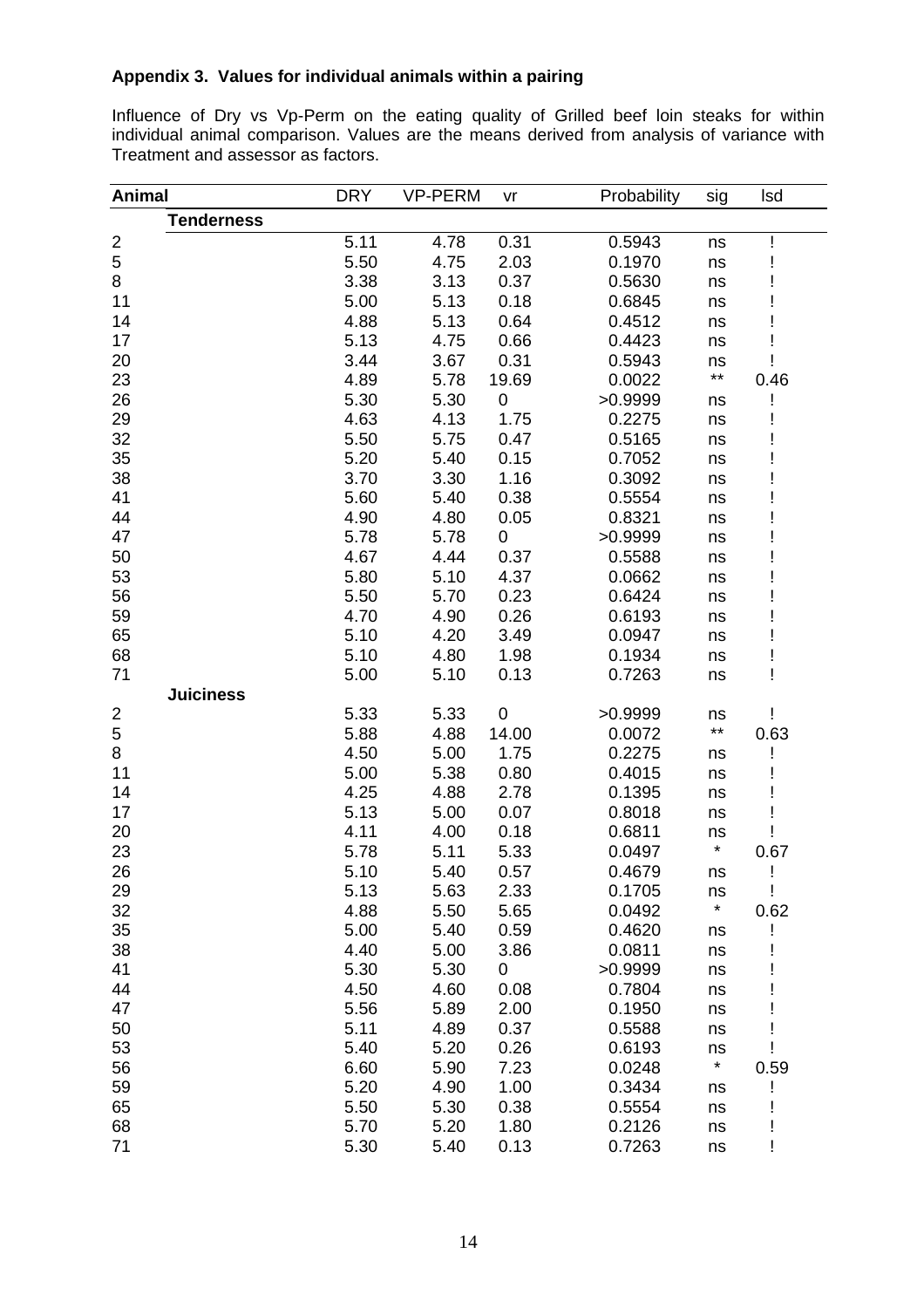|                         |                         | <b>DRY</b> | <b>VP-PERM</b> | vr        | Probability | sig     | <b>Isd</b> |
|-------------------------|-------------------------|------------|----------------|-----------|-------------|---------|------------|
|                         | <b>Beef Flavour</b>     |            |                |           |             |         |            |
| $\overline{\mathbf{c}}$ |                         | 4.00       | 3.56           | 0.70      | 0.4260      | ns      |            |
| 5                       |                         | 5.63       | 5.25           | 0.80      | 0.4015      | ns      |            |
| 8                       |                         | 4.38       | 4.88           | 3.50      | 0.1036      | ns      |            |
| 11                      |                         | 5.75       | 4.25           | 6.30      | 0.0404      | $\star$ | 1.41       |
| 14                      |                         | 3.63       | 4.00           | 0.80      | 0.4015      | ns      |            |
| 17                      |                         | 4.50       | 5.25           | 0.84      | 0.3899      | ns      |            |
| 20                      |                         | 4.22       | 4.33           | 0.10      | 0.7599      | ns      |            |
| 23                      |                         | 5.00       | 4.56           | 1.73      | 0.2249      | ns      |            |
| 26                      |                         | 5.30       | 5.20           | 0.18      | 0.6783      | ns      |            |
| 29                      |                         | 5.00       | 4.13           | 1.23      | 0.3042      | ns      |            |
| 32                      |                         | 4.13       | 4.38           | 0.13      | 0.7318      | ns      |            |
| 35                      |                         | 4.70       | 5.30           | 1.59      | 0.2393      | ns      |            |
| 38                      |                         | 4.60       | 4.80           | 0.47      | 0.5086      | ns      |            |
| 41                      |                         | 5.20       | 5.00           | 0.38      | 0.5554      | ns      |            |
| 44                      |                         | 4.80       | 4.90           | 0.18      | 0.6783      | ns      |            |
| 47                      |                         | 5.00       | 5.00           | $\pmb{0}$ | >0.9999     | ns      |            |
| 50                      |                         | 4.67       | 4.22           | 1.39      | 0.2721      | ns      |            |
| 53                      |                         | 4.70       | 4.80           | 0.10      | 0.7577      | ns      |            |
| 56                      |                         | 4.80       | 4.80           | $\pmb{0}$ | >0.9999     | ns      |            |
| 59                      |                         | 4.90       | 4.30           | 3.86      | 0.0811      | ns      |            |
| 65                      |                         | 4.80       | 4.90           | 0.13      | 0.7263      | ns      |            |
| 68                      |                         | 5.10       | 4.70           | 0.88      | 0.3732      | ns      |            |
| 71                      |                         | 4.50       | 4.50           | 0         | >0.9999     | ns      | ļ          |
|                         |                         |            |                |           |             |         |            |
|                         | <b>Abnormal Flavour</b> |            |                |           |             |         |            |
| $\overline{\mathbf{c}}$ |                         | 3.56       | 3.44           | 0.31      | 0.5943      | ns      |            |
| 5                       |                         | 2.88       | 3.00           | 0.03      | 0.8619      | ns      |            |
| 8                       |                         | 3.00       | 2.50           | 1.75      | 0.2275      | ns      |            |
| 11                      |                         | 2.13       | 3.13           | 1.33      | 0.2861      | ns      |            |
| 14                      |                         | 4.25       | 3.38           | 1.23      | 0.3042      | ns      |            |
| 17                      |                         | 2.88       | 3.13           | 0.08      | 0.7849      | ns      |            |
| 20                      |                         | 4.33       | 3.22           | 5.97      | 0.0404      | $\star$ | 1.05       |
| 23                      |                         | 3.44       | 3.56           | 0.06      | 0.8131      | ns      | I          |
| 26                      |                         | 2.20       | 2.40           | 1.00      | 0.3434      | ns      |            |
| 29                      |                         | 3.00       | 3.13           | 0.13      | 0.7318      | ns      |            |
| 32                      |                         | 2.88       | 3.00           | 0.01      | 0.9108      | ns      |            |
| 35                      |                         | 2.40       | 2.00           | 0.88      | 0.3732      | ns      |            |
| 38                      |                         | 2.70       | 2.90           | 0.23      | 0.6424      | ns      |            |
| 41                      |                         | 2.10       | 2.80           | 2.74      | 0.1323      | ns      |            |
| 44                      |                         | 2.20       | 2.00           | 1.00      | 0.3434      | ns      |            |
| 47                      |                         | 2.00       | 2.67           | 2.00      | 0.1950      | ns      |            |
| 50                      |                         | 2.67       | 3.00           | 0.31      | 0.5943      | ns      |            |
| 53                      |                         | 2.40       | 2.90           | 0.92      | 0.3629      | ns      |            |
| 56                      |                         | 2.40       | 3.20           | 2.67      | 0.1369      | ns      |            |
| 59                      |                         | 1.90       | 2.90           | 5.63      | 0.0418      | $\star$ | 0.95       |
| 65                      |                         | 2.20       | 1.90           | 0.67      | 0.4344      | ns      |            |
| 68                      |                         | 2.50       | 2.70           | 0.18      | 0.6783      | ns      |            |
| 71                      |                         | 2.70       | 2.40           | 1.98      | 0.1934      | ns      |            |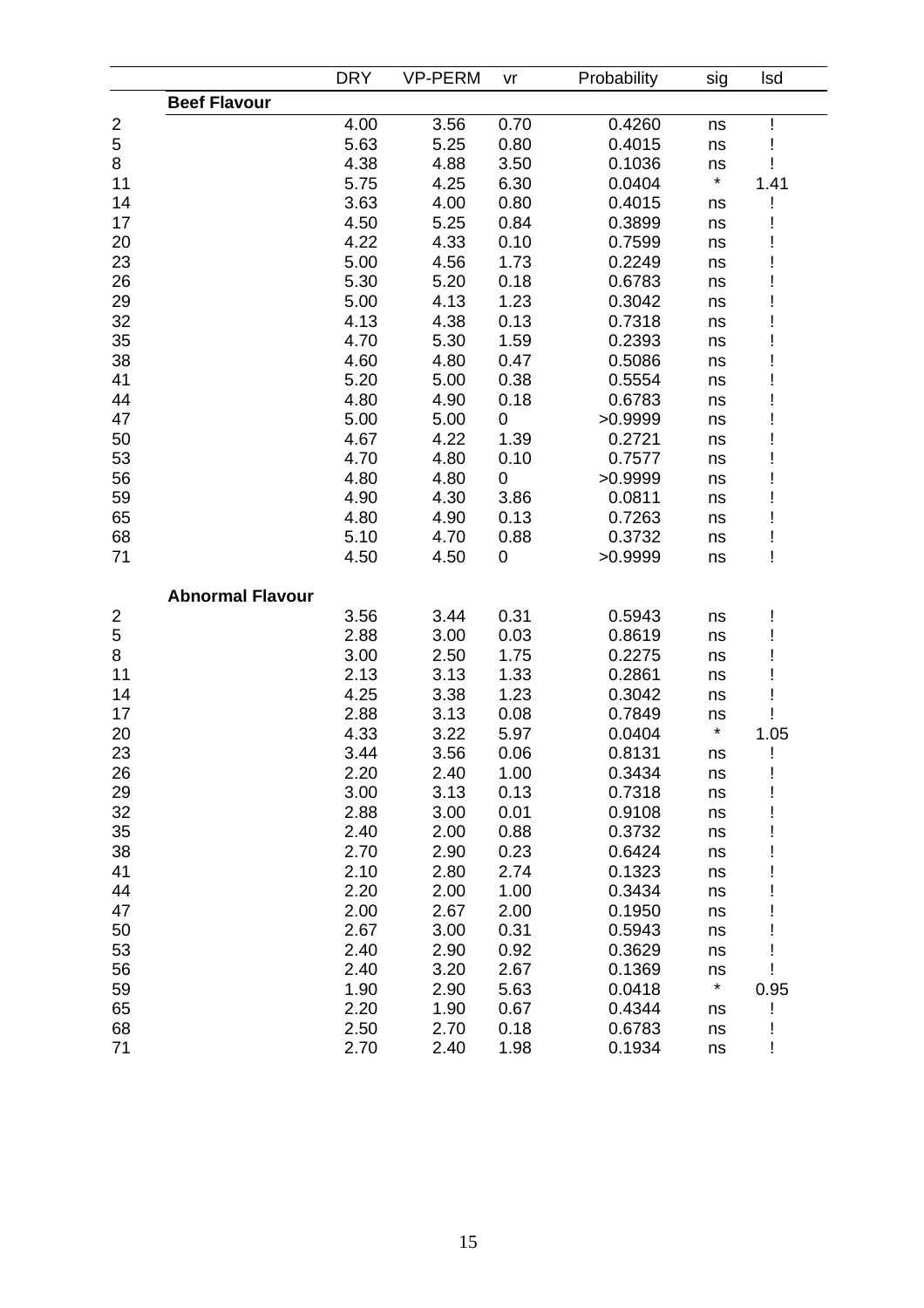|                         | <b>Hedonic Attributes</b> | <b>DRY</b><br><b>VP-PERM</b><br>Probability<br>vr |      | sig  | <b>Isd</b> |         |      |
|-------------------------|---------------------------|---------------------------------------------------|------|------|------------|---------|------|
|                         | <b>Flavour Liking</b>     |                                                   |      |      |            |         |      |
| $\overline{\mathbf{c}}$ |                           | 4.00                                              | 4.56 | 5.26 | 0.0509     | ns      |      |
| 5                       |                           | 5.25                                              | 5.25 | 0    | >0.9999    | ns      |      |
| 8                       |                           | 5.00                                              | 5.50 | 2.33 | 0.1705     | ns      |      |
| 11                      |                           | 5.50                                              | 4.50 | 1.47 | 0.2641     | ns      |      |
| 14                      |                           | 3.63                                              | 4.63 | 1.87 | 0.2141     | ns      |      |
| 17                      |                           | 5.00                                              | 4.88 | 0.02 | 0.9031     | ns      |      |
| 20                      |                           | 3.89                                              | 4.67 | 2.23 | 0.1739     | ns      |      |
| 23                      |                           | 5.11                                              | 4.67 | 0.78 | 0.4028     | ns      |      |
| 26                      |                           | 5.80                                              | 5.50 | 1.98 | 0.1934     | ns      |      |
| 29                      |                           | 5.13                                              | 4.63 | 0.78 | 0.4071     | ns      |      |
| 32                      |                           | 4.75                                              | 5.00 | 0.10 | 0.7627     | ns      |      |
| 35                      |                           | 5.20                                              | 6.10 | 4.31 | 0.0676     | ns      |      |
| 38                      |                           | 4.60                                              | 5.20 | 1.59 | 0.2393     | ns      |      |
| 41                      |                           | 5.70                                              | 5.30 | 1.16 | 0.3092     | ns      |      |
| 44                      |                           | 5.40                                              | 5.40 | 0    | >0.9999    | ns      |      |
| 47                      |                           | 5.67                                              | 5.11 | 0.85 | 0.3842     | ns      |      |
| 50                      |                           | 5.00                                              | 4.78 | 0.18 | 0.6811     | ns      |      |
| 53                      |                           | 5.40                                              | 4.40 | 5.00 | 0.0522     | ns      |      |
| 56                      |                           | 5.10                                              | 4.40 | 1.69 | 0.2259     | ns      |      |
| 59                      |                           | 5.40                                              | 4.50 | 4.31 | 0.0676     | ns      |      |
| 65                      |                           | 5.50                                              | 5.60 | 0.08 | 0.7804     | ns      |      |
| 68                      |                           | 5.50                                              | 5.10 | 1.00 | 0.3434     | ns      |      |
| 71                      |                           | 4.80                                              | 5.00 | 0.47 | 0.5086     | ns      |      |
|                         | <b>Overall Liking</b>     |                                                   |      |      |            |         |      |
|                         |                           | 3.89                                              | 4.44 | 3.57 | 0.0955     | ns      |      |
| $rac{2}{5}$             |                           | 5.38                                              | 5.13 | 0.18 | 0.6845     | ns      |      |
| 8                       |                           | 4.25                                              | 4.75 | 1.75 | 0.2275     | ns      |      |
| 11                      |                           | 5.50                                              | 4.38 | 2.16 | 0.1855     | ns      |      |
| 14                      |                           | 3.63                                              | 4.63 | 1.87 | 0.2141     | ns      |      |
| 17                      |                           | 5.00                                              | 5.00 | 0    | >0.9999    | ns      |      |
| 20                      |                           | 3.78                                              | 4.33 | 2.70 | 0.1388     | ns      |      |
| 23                      |                           | 5.00                                              | 4.78 | 0.20 | 0.6646     | ns      |      |
| 26                      |                           | 5.70                                              | 5.60 | 0.18 | 0.6783     | ns      |      |
| 29                      |                           | 4.88                                              | 3.88 | 4.00 | 0.0856     | ns      |      |
| 32                      |                           | 4.75                                              | 5.00 | 0.10 | 0.7627     | ns      |      |
| 35                      |                           | 5.00                                              | 5.00 | 0    | >0.9999    | ns      |      |
| 38                      |                           | 5.50                                              | 5.10 | 1.71 | 0.2229     | ns      |      |
| 41                      |                           | 5.50                                              | 5.20 | 0.80 | 0.3938     | ns      |      |
| 44                      |                           | 5.40                                              | 4.30 | 6.44 | 0.0318     | $\star$ | 0.98 |
| 47                      |                           | 5.10                                              | 4.50 | 1.23 | 0.2967     | ns      |      |
| 50                      |                           | 5.20                                              | 4.50 | 2.44 | 0.1530     | ns      |      |
| 53                      |                           | 4.78                                              | 4.56 | 0.20 | 0.6646     | ns      |      |
| 56                      |                           | 5.67                                              | 5.11 | 1.10 | 0.3251     | ns      |      |
| 59                      |                           | 5.20                                              | 5.00 | 0.23 | 0.6424     | ns      |      |
| 65                      |                           | 5.00                                              | 5.90 | 2.93 | 0.1212     | ns      |      |
| 68                      |                           | 4.50                                              | 4.90 | 0.55 | 0.4790     | ns      |      |
| 71                      |                           | 5.70                                              | 5.30 | 1.71 | 0.2229     | ns      |      |

Influence of Dry vs Vp-Std on the eating quality of Grilled beef loin steaks for within individual animal comparison. Values are the means derived from analysis of variance with Treatment and assessor as factors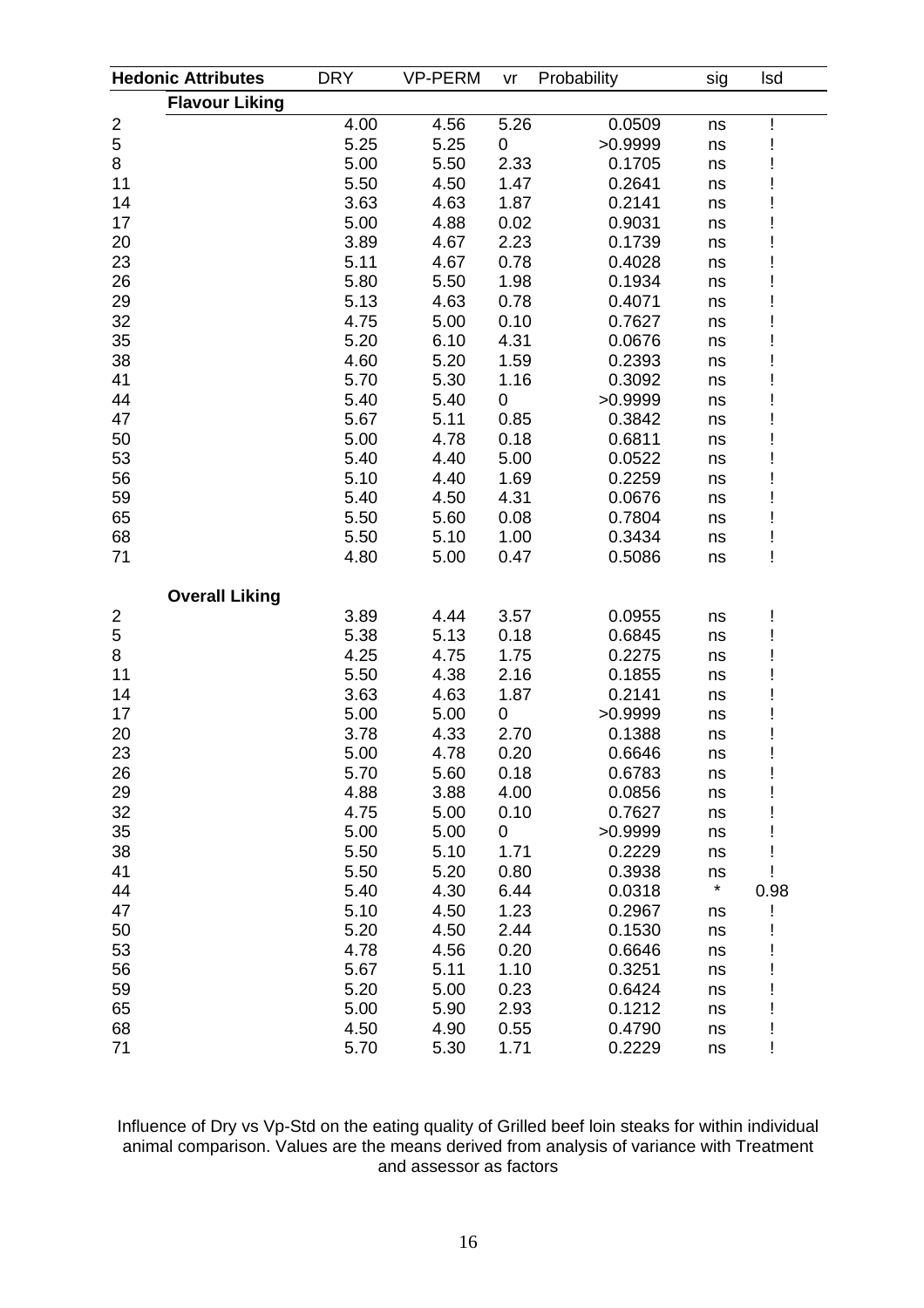| <b>Animal</b>     | <b>DRY</b> | <b>VP-STD</b> | vr             | Probability | sig     | Isd  |
|-------------------|------------|---------------|----------------|-------------|---------|------|
| <b>Tenderness</b> |            |               |                |             |         |      |
| 1                 | 5.67       | 5.22          | 1.39           | 0.2721      | ns      |      |
| 4                 | 4.63       | 4.88          | 1.00           | 0.3506      | ns      |      |
| $\overline{7}$    | 4.88       | 5.00          | 0.10           | 0.7627      | ns      |      |
| 10                | 4.38       | 4.50          | 0.30           | 0.5983      | ns      |      |
| 13                | 4.63       | 4.50          | 0.18           | 0.6845      | ns      |      |
| 16                | 3.75       | 4.25          | 3.50           | 0.1036      | ns      |      |
| 19                | 4.88       | 4.88          | 0              | >0.9999     | ns      |      |
| 22                | 5.00       | 4.56          | 1.39           | 0.2721      | ns      |      |
| 25                | 5.60       | 5.50          | 0.05           | 0.8227      | ns      |      |
| 28                | 4.00       | 4.63          | 3.72           | 0.0950      | ns      |      |
| 31                | 3.38       | 3.13          | 0.64           | 0.4512      | ns      |      |
| 34                | 5.00       | 5.20          | 0.20           | 0.6618      | ns      |      |
| 37                | 5.10       | 4.90          | 0.20           | 0.6618      | ns      |      |
| 40                | 5.80       | 5.70          | 0.13           | 0.7263      | ns      |      |
| 43                | 5.00       | 5.10          | 0.10           | 0.7577      | ns      |      |
| 46                | 4.56       | 4.00          | 0.69           | 0.4304      | ns      |      |
| 49                | 4.33       | 4.56          | 1.00           | 0.3466      | ns      |      |
| 52                | 4.00       | 4.20          | 0.31           | 0.5911      | ns      |      |
| 55                | 4.00       | 4.40          | 0.71           | 0.4226      | ns      |      |
| 58                | 5.10       | 5.90          | 4.97           | 0.0528      | ns      |      |
| 64                | 4.10       | 3.40          | 2.19           | 0.1727      | ns      |      |
| 67                | 4.70       | 4.90          | 0.23           | 0.6424      | ns      |      |
| 70                | 4.50       | 4.30          | 0.38           | 0.5554      | ns      | Ţ    |
| <b>Juiciness</b>  |            |               |                |             |         |      |
| 1                 | 4.89       | 5.33          | 1.39           | 0.2721      | ns      |      |
| 4                 | 5.13       | 5.25          | 0.30           | 0.5983      | ns      |      |
| $\overline{7}$    | 5.50       | 6.00          | 0.54           | 0.4869      | ns      |      |
| 10                | 4.88       | 4.88          | $\mathbf 0$    | >0.9999     | ns      |      |
| 13                | 5.00       | 5.38          | 2.03           | 0.1970      | ns      |      |
| 16                | 5.00       | 4.50          | 1.17           | 0.3159      | ns      |      |
| 19                | 5.25       | 5.00          | 0.47           | 0.5165      | ns      |      |
| 22                | 5.33       | 5.00          | 0.80           | 0.3972      | ns      |      |
| 25                | 5.30       | 5.60          | 0.57           | 0.4679      | ns      |      |
| 28                | 4.88       | 4.25          | 5.65           | 0.0492      | $\star$ | 0.62 |
| 31                | 4.38       | 4.38          | $\overline{0}$ | >0.9999     | ns      |      |
| 34                | 5.20       | 5.70          | 5.00           | 0.0522      | ns      |      |
| 37                | 5.10       | 5.70          | 1.98           | 0.1934      | ns      |      |
| 40                | 5.00       | 5.20          | 0.64           | 0.4433      | ns      |      |
| 43                | 5.20       | 4.70          | 5.00           | 0.0522      | ns      |      |
| 46                | 4.78       | 5.00          | 0.26           | 0.6224      | ns      |      |
| 49                | 5.33       | 5.33          | 0              | >0.9999     | ns      |      |
| 52                | 5.20       | 5.10          | 0.18           | 0.6783      | ns      |      |
| 55                | 5.00       | 4.60          | 1.71           | 0.2229      | ns      |      |
| 58                | 5.20       | 5.80          | 7.36           | 0.0239      | $\star$ | 0.50 |
| 64                | 5.30       | 4.30          | 5.62           | 0.0418      | $\star$ | 0.90 |
| 67                | 5.40       | 5.50          | 0.10           | 0.7577      | ns      | Ţ    |
| 70                | 5.10       | 4.60          | 1.55           | 0.2443      | ns      |      |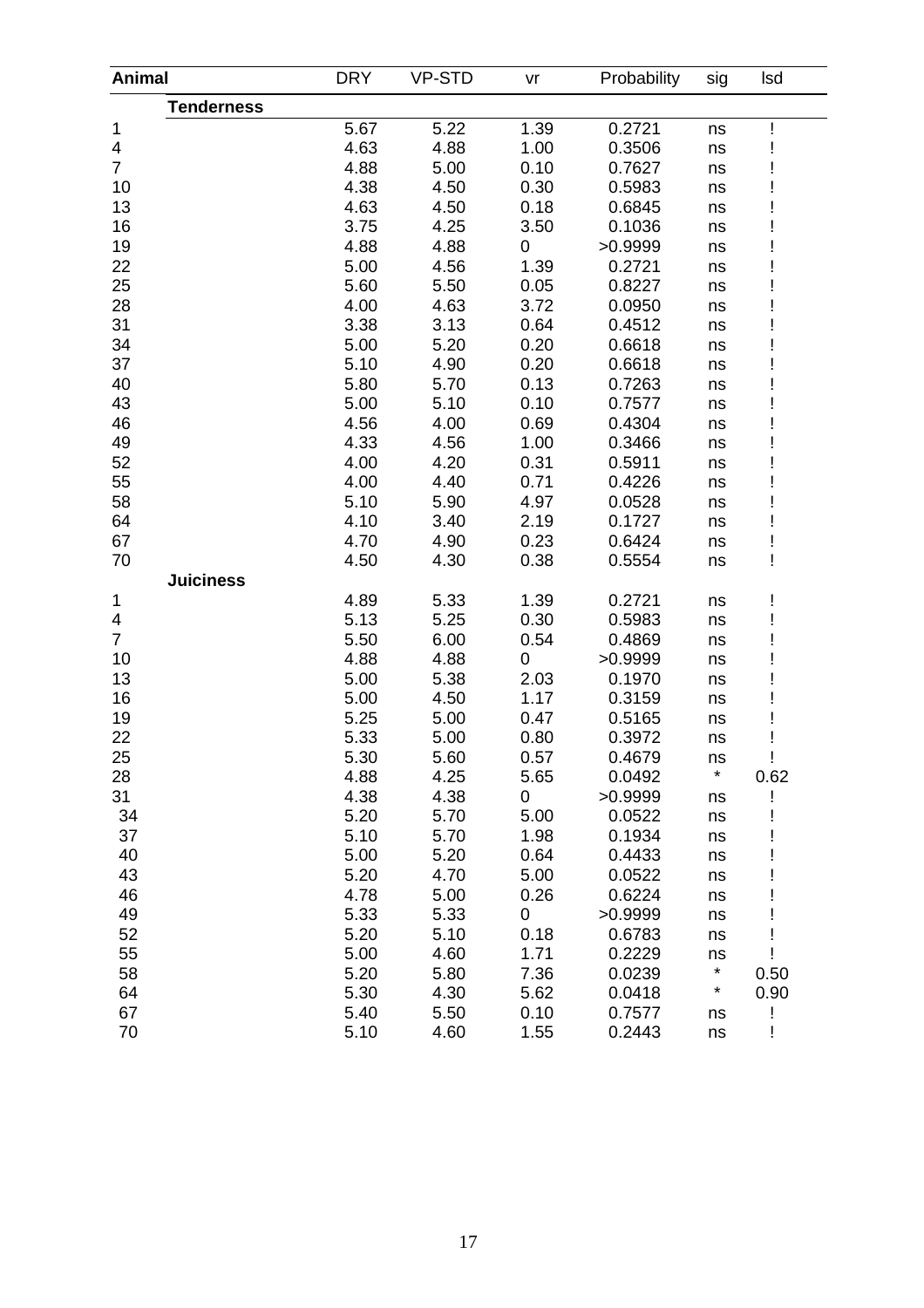| <b>Beef Flavour</b><br>4.44<br>4.78<br>0.44<br>0.5237<br>ns<br>5.00<br>4.38<br>0.44<br>0.5290<br>ns<br>5.13<br>0.30<br>5.25<br>0.5983<br>ns<br>5.50<br>5.13<br>0.66<br>0.4423<br>ns<br>3.88<br>4.00<br>4.88<br>0.0856<br>ns<br>4.25<br>4.75<br>0.88<br>0.3807<br>ns<br>$\star$<br>5.63<br>0.0209<br>4.75<br>8.79<br>0.70<br>4.67<br>4.67<br>0<br>>0.9999<br>ns<br>4.70<br>5.30<br>1.76<br>0.2172<br>ns<br>5.38<br>4.20<br>4.25<br>0.0796<br>ns<br>4.38<br>5.25<br>2.05<br>0.1949<br>ns<br>34<br>4.80<br>4.50<br>0.57<br>0.4679<br>ns<br>37<br>4.50<br>5.00<br>1.00<br>0.3434<br>ns<br>40<br>4.60<br>4.50<br>0.13<br>0.7263<br>ns<br>43<br>4.40<br>1.00<br>4.60<br>0.3434<br>ns<br>46<br>4.60<br>4.50<br>0.08<br>0.7804<br>ns<br>49<br>4.20<br>0.47<br>4.40<br>0.5086<br>ns<br>$\star$<br>52<br>4.33<br>4.89<br>10.00<br>0.0133<br>0.41<br>55<br>4.78<br>4.56<br>0.47<br>0.5121<br>ns<br>58<br>5.20<br>3.27<br>4.80<br>0.1039<br>ns<br>64<br>4.40<br>4.60<br>0.47<br>0.5086<br>ns<br>67<br>4.80<br>4.90<br>0.05<br>0.8321<br>ns<br>70<br>5.00<br>5.20<br>0.38<br>0.5554<br>I<br>ns<br><b>Abnormal Flavour</b><br>3.00<br>3.33<br>0.31<br>0.5943<br>ns<br>4<br>1.88<br>1.15<br>2.63<br>0.3200<br>ns<br>$\overline{7}$<br>2.63<br>2.13<br>2.33<br>0.1705<br>ns<br>1.63<br>10<br>2.38<br>2.33<br>0.1705<br>ns<br>13<br>3.38<br>2.13<br>5.00<br>0.0604<br>ns<br>16<br>3.25<br>2.13<br>1.82<br>0.2190<br>ns<br>2.00<br>19<br>2.75<br>4.20<br>0.0796<br>ns<br>22<br>2.67<br>3.11<br>3.37<br>0.1038<br>ns<br>25<br>2.90<br>2.00<br>2.52<br>0.1467<br>Ţ<br>ns<br>1.88<br>2.88<br>2.00<br>0.2002<br>ns<br>3.75<br>2.50<br>1.16<br>0.3174<br>ns<br>2.30<br>34<br>2.10<br>0.31<br>0.5911<br>ns<br>37<br>2.10<br>2.70<br>0.2172<br>1.76<br>ns<br>40<br>2.50<br>2.90<br>1.38<br>0.2695<br>ns<br>43<br>2.20<br>2.40<br>0.64<br>0.4433<br>ns<br>46<br>2.56<br>2.22<br>2.00<br>0.195<br>ns<br>49<br>2.67<br>2.44<br>0.47<br>0.5121<br>ns<br>52<br>3.00<br>2.80<br>0.47<br>0.5086<br>ns<br>55<br>2.70<br>2.40<br>1.00<br>0.3434<br>ns<br>58<br>2.80<br>2.40<br>1.71<br>0.2229<br>ns<br>64<br>2.70<br>2.30<br>1.71<br>0.2229<br>ns<br>2.60<br>67<br>2.20<br>0.51<br>0.4945<br>ns |                | <b>DRY</b> | <b>VP-STD</b> | vr   | Probability | sig | Isd |  |
|---------------------------------------------------------------------------------------------------------------------------------------------------------------------------------------------------------------------------------------------------------------------------------------------------------------------------------------------------------------------------------------------------------------------------------------------------------------------------------------------------------------------------------------------------------------------------------------------------------------------------------------------------------------------------------------------------------------------------------------------------------------------------------------------------------------------------------------------------------------------------------------------------------------------------------------------------------------------------------------------------------------------------------------------------------------------------------------------------------------------------------------------------------------------------------------------------------------------------------------------------------------------------------------------------------------------------------------------------------------------------------------------------------------------------------------------------------------------------------------------------------------------------------------------------------------------------------------------------------------------------------------------------------------------------------------------------------------------------------------------------------------------------------------------------------------------------------------------------------------------------------------------------------------------------------------------------------------------------------------------------------------------------------------------------------------------------------------------------------------------------------------------------------------|----------------|------------|---------------|------|-------------|-----|-----|--|
|                                                                                                                                                                                                                                                                                                                                                                                                                                                                                                                                                                                                                                                                                                                                                                                                                                                                                                                                                                                                                                                                                                                                                                                                                                                                                                                                                                                                                                                                                                                                                                                                                                                                                                                                                                                                                                                                                                                                                                                                                                                                                                                                                               |                |            |               |      |             |     |     |  |
|                                                                                                                                                                                                                                                                                                                                                                                                                                                                                                                                                                                                                                                                                                                                                                                                                                                                                                                                                                                                                                                                                                                                                                                                                                                                                                                                                                                                                                                                                                                                                                                                                                                                                                                                                                                                                                                                                                                                                                                                                                                                                                                                                               | 1              |            |               |      |             |     |     |  |
|                                                                                                                                                                                                                                                                                                                                                                                                                                                                                                                                                                                                                                                                                                                                                                                                                                                                                                                                                                                                                                                                                                                                                                                                                                                                                                                                                                                                                                                                                                                                                                                                                                                                                                                                                                                                                                                                                                                                                                                                                                                                                                                                                               | 4              |            |               |      |             |     |     |  |
|                                                                                                                                                                                                                                                                                                                                                                                                                                                                                                                                                                                                                                                                                                                                                                                                                                                                                                                                                                                                                                                                                                                                                                                                                                                                                                                                                                                                                                                                                                                                                                                                                                                                                                                                                                                                                                                                                                                                                                                                                                                                                                                                                               | $\overline{7}$ |            |               |      |             |     |     |  |
|                                                                                                                                                                                                                                                                                                                                                                                                                                                                                                                                                                                                                                                                                                                                                                                                                                                                                                                                                                                                                                                                                                                                                                                                                                                                                                                                                                                                                                                                                                                                                                                                                                                                                                                                                                                                                                                                                                                                                                                                                                                                                                                                                               | 10             |            |               |      |             |     |     |  |
|                                                                                                                                                                                                                                                                                                                                                                                                                                                                                                                                                                                                                                                                                                                                                                                                                                                                                                                                                                                                                                                                                                                                                                                                                                                                                                                                                                                                                                                                                                                                                                                                                                                                                                                                                                                                                                                                                                                                                                                                                                                                                                                                                               | 13             |            |               |      |             |     |     |  |
|                                                                                                                                                                                                                                                                                                                                                                                                                                                                                                                                                                                                                                                                                                                                                                                                                                                                                                                                                                                                                                                                                                                                                                                                                                                                                                                                                                                                                                                                                                                                                                                                                                                                                                                                                                                                                                                                                                                                                                                                                                                                                                                                                               | 16             |            |               |      |             |     |     |  |
|                                                                                                                                                                                                                                                                                                                                                                                                                                                                                                                                                                                                                                                                                                                                                                                                                                                                                                                                                                                                                                                                                                                                                                                                                                                                                                                                                                                                                                                                                                                                                                                                                                                                                                                                                                                                                                                                                                                                                                                                                                                                                                                                                               | 19             |            |               |      |             |     |     |  |
|                                                                                                                                                                                                                                                                                                                                                                                                                                                                                                                                                                                                                                                                                                                                                                                                                                                                                                                                                                                                                                                                                                                                                                                                                                                                                                                                                                                                                                                                                                                                                                                                                                                                                                                                                                                                                                                                                                                                                                                                                                                                                                                                                               | 22             |            |               |      |             |     |     |  |
|                                                                                                                                                                                                                                                                                                                                                                                                                                                                                                                                                                                                                                                                                                                                                                                                                                                                                                                                                                                                                                                                                                                                                                                                                                                                                                                                                                                                                                                                                                                                                                                                                                                                                                                                                                                                                                                                                                                                                                                                                                                                                                                                                               | 25             |            |               |      |             |     |     |  |
|                                                                                                                                                                                                                                                                                                                                                                                                                                                                                                                                                                                                                                                                                                                                                                                                                                                                                                                                                                                                                                                                                                                                                                                                                                                                                                                                                                                                                                                                                                                                                                                                                                                                                                                                                                                                                                                                                                                                                                                                                                                                                                                                                               | 28             |            |               |      |             |     |     |  |
|                                                                                                                                                                                                                                                                                                                                                                                                                                                                                                                                                                                                                                                                                                                                                                                                                                                                                                                                                                                                                                                                                                                                                                                                                                                                                                                                                                                                                                                                                                                                                                                                                                                                                                                                                                                                                                                                                                                                                                                                                                                                                                                                                               | 31             |            |               |      |             |     |     |  |
|                                                                                                                                                                                                                                                                                                                                                                                                                                                                                                                                                                                                                                                                                                                                                                                                                                                                                                                                                                                                                                                                                                                                                                                                                                                                                                                                                                                                                                                                                                                                                                                                                                                                                                                                                                                                                                                                                                                                                                                                                                                                                                                                                               |                |            |               |      |             |     |     |  |
|                                                                                                                                                                                                                                                                                                                                                                                                                                                                                                                                                                                                                                                                                                                                                                                                                                                                                                                                                                                                                                                                                                                                                                                                                                                                                                                                                                                                                                                                                                                                                                                                                                                                                                                                                                                                                                                                                                                                                                                                                                                                                                                                                               |                |            |               |      |             |     |     |  |
|                                                                                                                                                                                                                                                                                                                                                                                                                                                                                                                                                                                                                                                                                                                                                                                                                                                                                                                                                                                                                                                                                                                                                                                                                                                                                                                                                                                                                                                                                                                                                                                                                                                                                                                                                                                                                                                                                                                                                                                                                                                                                                                                                               |                |            |               |      |             |     |     |  |
|                                                                                                                                                                                                                                                                                                                                                                                                                                                                                                                                                                                                                                                                                                                                                                                                                                                                                                                                                                                                                                                                                                                                                                                                                                                                                                                                                                                                                                                                                                                                                                                                                                                                                                                                                                                                                                                                                                                                                                                                                                                                                                                                                               |                |            |               |      |             |     |     |  |
|                                                                                                                                                                                                                                                                                                                                                                                                                                                                                                                                                                                                                                                                                                                                                                                                                                                                                                                                                                                                                                                                                                                                                                                                                                                                                                                                                                                                                                                                                                                                                                                                                                                                                                                                                                                                                                                                                                                                                                                                                                                                                                                                                               |                |            |               |      |             |     |     |  |
|                                                                                                                                                                                                                                                                                                                                                                                                                                                                                                                                                                                                                                                                                                                                                                                                                                                                                                                                                                                                                                                                                                                                                                                                                                                                                                                                                                                                                                                                                                                                                                                                                                                                                                                                                                                                                                                                                                                                                                                                                                                                                                                                                               |                |            |               |      |             |     |     |  |
|                                                                                                                                                                                                                                                                                                                                                                                                                                                                                                                                                                                                                                                                                                                                                                                                                                                                                                                                                                                                                                                                                                                                                                                                                                                                                                                                                                                                                                                                                                                                                                                                                                                                                                                                                                                                                                                                                                                                                                                                                                                                                                                                                               |                |            |               |      |             |     |     |  |
|                                                                                                                                                                                                                                                                                                                                                                                                                                                                                                                                                                                                                                                                                                                                                                                                                                                                                                                                                                                                                                                                                                                                                                                                                                                                                                                                                                                                                                                                                                                                                                                                                                                                                                                                                                                                                                                                                                                                                                                                                                                                                                                                                               |                |            |               |      |             |     |     |  |
|                                                                                                                                                                                                                                                                                                                                                                                                                                                                                                                                                                                                                                                                                                                                                                                                                                                                                                                                                                                                                                                                                                                                                                                                                                                                                                                                                                                                                                                                                                                                                                                                                                                                                                                                                                                                                                                                                                                                                                                                                                                                                                                                                               |                |            |               |      |             |     |     |  |
|                                                                                                                                                                                                                                                                                                                                                                                                                                                                                                                                                                                                                                                                                                                                                                                                                                                                                                                                                                                                                                                                                                                                                                                                                                                                                                                                                                                                                                                                                                                                                                                                                                                                                                                                                                                                                                                                                                                                                                                                                                                                                                                                                               |                |            |               |      |             |     |     |  |
|                                                                                                                                                                                                                                                                                                                                                                                                                                                                                                                                                                                                                                                                                                                                                                                                                                                                                                                                                                                                                                                                                                                                                                                                                                                                                                                                                                                                                                                                                                                                                                                                                                                                                                                                                                                                                                                                                                                                                                                                                                                                                                                                                               |                |            |               |      |             |     |     |  |
|                                                                                                                                                                                                                                                                                                                                                                                                                                                                                                                                                                                                                                                                                                                                                                                                                                                                                                                                                                                                                                                                                                                                                                                                                                                                                                                                                                                                                                                                                                                                                                                                                                                                                                                                                                                                                                                                                                                                                                                                                                                                                                                                                               |                |            |               |      |             |     |     |  |
|                                                                                                                                                                                                                                                                                                                                                                                                                                                                                                                                                                                                                                                                                                                                                                                                                                                                                                                                                                                                                                                                                                                                                                                                                                                                                                                                                                                                                                                                                                                                                                                                                                                                                                                                                                                                                                                                                                                                                                                                                                                                                                                                                               |                |            |               |      |             |     |     |  |
|                                                                                                                                                                                                                                                                                                                                                                                                                                                                                                                                                                                                                                                                                                                                                                                                                                                                                                                                                                                                                                                                                                                                                                                                                                                                                                                                                                                                                                                                                                                                                                                                                                                                                                                                                                                                                                                                                                                                                                                                                                                                                                                                                               |                |            |               |      |             |     |     |  |
|                                                                                                                                                                                                                                                                                                                                                                                                                                                                                                                                                                                                                                                                                                                                                                                                                                                                                                                                                                                                                                                                                                                                                                                                                                                                                                                                                                                                                                                                                                                                                                                                                                                                                                                                                                                                                                                                                                                                                                                                                                                                                                                                                               | 1              |            |               |      |             |     |     |  |
|                                                                                                                                                                                                                                                                                                                                                                                                                                                                                                                                                                                                                                                                                                                                                                                                                                                                                                                                                                                                                                                                                                                                                                                                                                                                                                                                                                                                                                                                                                                                                                                                                                                                                                                                                                                                                                                                                                                                                                                                                                                                                                                                                               |                |            |               |      |             |     |     |  |
|                                                                                                                                                                                                                                                                                                                                                                                                                                                                                                                                                                                                                                                                                                                                                                                                                                                                                                                                                                                                                                                                                                                                                                                                                                                                                                                                                                                                                                                                                                                                                                                                                                                                                                                                                                                                                                                                                                                                                                                                                                                                                                                                                               |                |            |               |      |             |     |     |  |
|                                                                                                                                                                                                                                                                                                                                                                                                                                                                                                                                                                                                                                                                                                                                                                                                                                                                                                                                                                                                                                                                                                                                                                                                                                                                                                                                                                                                                                                                                                                                                                                                                                                                                                                                                                                                                                                                                                                                                                                                                                                                                                                                                               |                |            |               |      |             |     |     |  |
|                                                                                                                                                                                                                                                                                                                                                                                                                                                                                                                                                                                                                                                                                                                                                                                                                                                                                                                                                                                                                                                                                                                                                                                                                                                                                                                                                                                                                                                                                                                                                                                                                                                                                                                                                                                                                                                                                                                                                                                                                                                                                                                                                               |                |            |               |      |             |     |     |  |
|                                                                                                                                                                                                                                                                                                                                                                                                                                                                                                                                                                                                                                                                                                                                                                                                                                                                                                                                                                                                                                                                                                                                                                                                                                                                                                                                                                                                                                                                                                                                                                                                                                                                                                                                                                                                                                                                                                                                                                                                                                                                                                                                                               |                |            |               |      |             |     |     |  |
|                                                                                                                                                                                                                                                                                                                                                                                                                                                                                                                                                                                                                                                                                                                                                                                                                                                                                                                                                                                                                                                                                                                                                                                                                                                                                                                                                                                                                                                                                                                                                                                                                                                                                                                                                                                                                                                                                                                                                                                                                                                                                                                                                               |                |            |               |      |             |     |     |  |
|                                                                                                                                                                                                                                                                                                                                                                                                                                                                                                                                                                                                                                                                                                                                                                                                                                                                                                                                                                                                                                                                                                                                                                                                                                                                                                                                                                                                                                                                                                                                                                                                                                                                                                                                                                                                                                                                                                                                                                                                                                                                                                                                                               |                |            |               |      |             |     |     |  |
|                                                                                                                                                                                                                                                                                                                                                                                                                                                                                                                                                                                                                                                                                                                                                                                                                                                                                                                                                                                                                                                                                                                                                                                                                                                                                                                                                                                                                                                                                                                                                                                                                                                                                                                                                                                                                                                                                                                                                                                                                                                                                                                                                               |                |            |               |      |             |     |     |  |
|                                                                                                                                                                                                                                                                                                                                                                                                                                                                                                                                                                                                                                                                                                                                                                                                                                                                                                                                                                                                                                                                                                                                                                                                                                                                                                                                                                                                                                                                                                                                                                                                                                                                                                                                                                                                                                                                                                                                                                                                                                                                                                                                                               | 28             |            |               |      |             |     |     |  |
|                                                                                                                                                                                                                                                                                                                                                                                                                                                                                                                                                                                                                                                                                                                                                                                                                                                                                                                                                                                                                                                                                                                                                                                                                                                                                                                                                                                                                                                                                                                                                                                                                                                                                                                                                                                                                                                                                                                                                                                                                                                                                                                                                               | 31             |            |               |      |             |     |     |  |
|                                                                                                                                                                                                                                                                                                                                                                                                                                                                                                                                                                                                                                                                                                                                                                                                                                                                                                                                                                                                                                                                                                                                                                                                                                                                                                                                                                                                                                                                                                                                                                                                                                                                                                                                                                                                                                                                                                                                                                                                                                                                                                                                                               |                |            |               |      |             |     |     |  |
|                                                                                                                                                                                                                                                                                                                                                                                                                                                                                                                                                                                                                                                                                                                                                                                                                                                                                                                                                                                                                                                                                                                                                                                                                                                                                                                                                                                                                                                                                                                                                                                                                                                                                                                                                                                                                                                                                                                                                                                                                                                                                                                                                               |                |            |               |      |             |     |     |  |
|                                                                                                                                                                                                                                                                                                                                                                                                                                                                                                                                                                                                                                                                                                                                                                                                                                                                                                                                                                                                                                                                                                                                                                                                                                                                                                                                                                                                                                                                                                                                                                                                                                                                                                                                                                                                                                                                                                                                                                                                                                                                                                                                                               |                |            |               |      |             |     |     |  |
|                                                                                                                                                                                                                                                                                                                                                                                                                                                                                                                                                                                                                                                                                                                                                                                                                                                                                                                                                                                                                                                                                                                                                                                                                                                                                                                                                                                                                                                                                                                                                                                                                                                                                                                                                                                                                                                                                                                                                                                                                                                                                                                                                               |                |            |               |      |             |     |     |  |
|                                                                                                                                                                                                                                                                                                                                                                                                                                                                                                                                                                                                                                                                                                                                                                                                                                                                                                                                                                                                                                                                                                                                                                                                                                                                                                                                                                                                                                                                                                                                                                                                                                                                                                                                                                                                                                                                                                                                                                                                                                                                                                                                                               |                |            |               |      |             |     |     |  |
|                                                                                                                                                                                                                                                                                                                                                                                                                                                                                                                                                                                                                                                                                                                                                                                                                                                                                                                                                                                                                                                                                                                                                                                                                                                                                                                                                                                                                                                                                                                                                                                                                                                                                                                                                                                                                                                                                                                                                                                                                                                                                                                                                               |                |            |               |      |             |     |     |  |
|                                                                                                                                                                                                                                                                                                                                                                                                                                                                                                                                                                                                                                                                                                                                                                                                                                                                                                                                                                                                                                                                                                                                                                                                                                                                                                                                                                                                                                                                                                                                                                                                                                                                                                                                                                                                                                                                                                                                                                                                                                                                                                                                                               |                |            |               |      |             |     |     |  |
|                                                                                                                                                                                                                                                                                                                                                                                                                                                                                                                                                                                                                                                                                                                                                                                                                                                                                                                                                                                                                                                                                                                                                                                                                                                                                                                                                                                                                                                                                                                                                                                                                                                                                                                                                                                                                                                                                                                                                                                                                                                                                                                                                               |                |            |               |      |             |     |     |  |
|                                                                                                                                                                                                                                                                                                                                                                                                                                                                                                                                                                                                                                                                                                                                                                                                                                                                                                                                                                                                                                                                                                                                                                                                                                                                                                                                                                                                                                                                                                                                                                                                                                                                                                                                                                                                                                                                                                                                                                                                                                                                                                                                                               |                |            |               |      |             |     |     |  |
|                                                                                                                                                                                                                                                                                                                                                                                                                                                                                                                                                                                                                                                                                                                                                                                                                                                                                                                                                                                                                                                                                                                                                                                                                                                                                                                                                                                                                                                                                                                                                                                                                                                                                                                                                                                                                                                                                                                                                                                                                                                                                                                                                               |                |            |               |      |             |     |     |  |
|                                                                                                                                                                                                                                                                                                                                                                                                                                                                                                                                                                                                                                                                                                                                                                                                                                                                                                                                                                                                                                                                                                                                                                                                                                                                                                                                                                                                                                                                                                                                                                                                                                                                                                                                                                                                                                                                                                                                                                                                                                                                                                                                                               |                |            |               |      |             |     |     |  |
|                                                                                                                                                                                                                                                                                                                                                                                                                                                                                                                                                                                                                                                                                                                                                                                                                                                                                                                                                                                                                                                                                                                                                                                                                                                                                                                                                                                                                                                                                                                                                                                                                                                                                                                                                                                                                                                                                                                                                                                                                                                                                                                                                               | 70             | 3.10       | 2.50          | 2.25 | 0.1679      | ns  |     |  |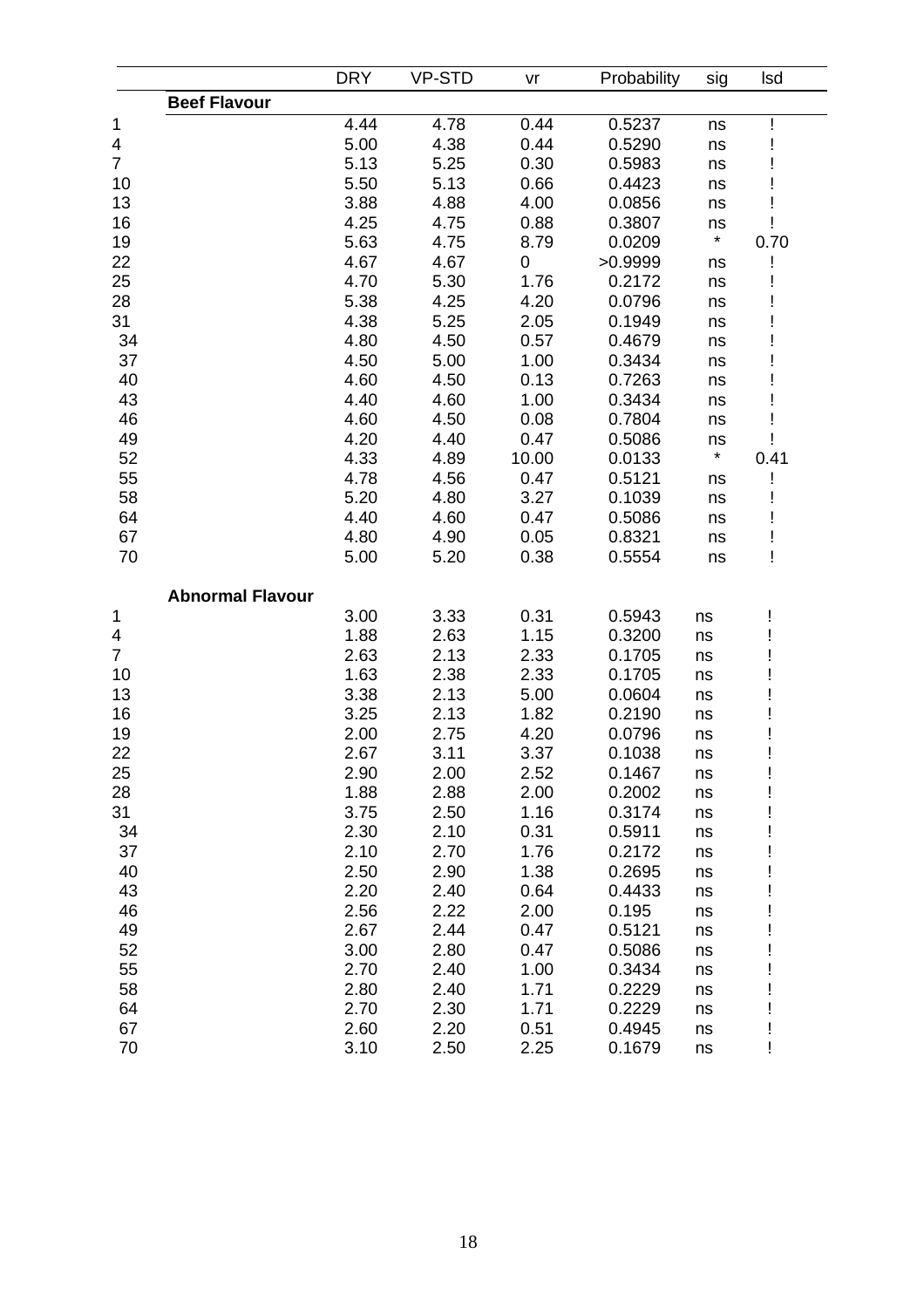|                       | <b>DRY</b> | <b>VP-STD</b> | vr        | Probability | sig     | lsd  |
|-----------------------|------------|---------------|-----------|-------------|---------|------|
| <b>Flavour Liking</b> |            |               |           |             |         |      |
| 1                     | 4.67       | 4.67          | $\pmb{0}$ | >0.9999     | ns      |      |
| 4                     | 5.75       | 4.75          | 2.80      | 0.1382      | ns      |      |
| $\overline{7}$        | 5.13       | 6.00          | 6.24      | 0.0412      | $\star$ | 0.83 |
| 10                    | 5.88       | 5.13          | 2.70      | 0.1419      | ns      |      |
| 13                    | 4.25       | 5.38          | 2.85      | 0.1353      | ns      |      |
| 16                    | 4.50       | 5.38          | 1.87      | 0.2133      | ns      |      |
| 19                    | 5.88       | 5.00          | 14.91     | 0.0062      | **      | 0.54 |
| 22                    | 5.78       | 5.33          | 6.40      | 0.0353      | *       | 0.41 |
| 25                    | 5.10       | 5.80          | 2.74      | 0.1323      |         | Ţ    |
| 28                    | 5.88       | 4.88          | 5.60      | 0.0499      | ns<br>* | 1.00 |
| 31                    |            |               |           |             |         |      |
|                       | 4.13       | 5.25          | 1.58      | 0.2492      | ns      |      |
| 34                    | 4.70       | 4.90          | 0.26      | 0.6193      | ns      |      |
| 37                    | 5.00       | 5.60          | 1.00      | 0.3434      | ns      |      |
| 40                    | 5.00       | 5.00          | 0         | >0.9999     | ns      |      |
| 43                    | 4.60       | 5.10          | 3.46      | 0.0957      | ns      |      |
| 46                    | 4.80       | 5.00          | 0.23      | 0.6424      | ns      |      |
| 49                    | 4.30       | 4.60          | 0.80      | 0.3938      | ns      |      |
| 52                    | 5.22       | 5.56          | 1.00      | 0.3466      | ns      |      |
| 55                    | 5.11       | 5.33          | 0.31      | 0.5943      | ns      |      |
| 58                    | 5.70       | 5.30          | 1.71      | 0.2229      | ns      |      |
| 64                    | 5.00       | 5.10          | 0.13      | 0.7263      | ns      |      |
| 67                    | 5.20       | 4.80          | 0.64      | 0.4433      | ns      |      |
| 70                    | 5.60       | 6.10          | 2.65      | 0.1382      | ns      |      |
| <b>Overall Liking</b> |            |               |           |             |         |      |
| 1                     | 4.56       | 4.67          | 0.03      | 0.8771      | ns      |      |
| 4                     | 5.88       | 4.88          | 2.00      | 0.2002      | ns      |      |
| $\overline{7}$        | 5.13       | 5.75          | 2.78      | 0.1395      | ns      |      |
| 10                    | 5.63       | 5.00          | 2.22      | 0.1803      | ns      |      |
| 13                    | 4.00       | 5.25          | 3.43      | 0.1064      | ns      |      |
| 16                    | 4.25       | 5.25          | 2.33      | 0.1705      | ns      |      |
| 19                    | 5.63       | 4.88          | 5.73      | 0.0479      | *       | 0.74 |
| 22                    | 5.78       | 5.11          | 8.00      | 0.0222      | *       | 0.54 |
| 25                    | 5.10       | 5.60          | 1.36      | 0.2729      | ns      | Ţ    |
| 28                    | 5.63       | 4.63          | 7.00      | 0.0331      | $\star$ | 0.89 |
| 31                    | 3.88       | 4.63          | 1.15      | 0.3200      | ns      |      |
| 34                    | 5.60       | 6.00          | 1.71      | 0.2229      | ns      |      |
| 37                    | 5.20       | 4.80          | 0.88      | 0.3732      | ns      |      |
| 40                    | 5.10       | 5.20          | 0.13      | 0.7263      | ns      |      |
| 43                    | 5.70       | 5.20          |           | 0.0957      |         |      |
|                       |            |               | 3.46      |             | ns      |      |
| 46                    | 5.00       | 4.78          | 0.31      | 0.5943      | ns      |      |
| 49                    | 5.00       | 5.22          | 0.47      | 0.5121      | ns      |      |
| 52                    | 3.80       | 4.40          | 5.06      | 0.0510      | ns      |      |
| 55                    | 4.40       | 4.70          | 0.50      | 0.4961      | ns      |      |
| 58                    | 4.60       | 5.20          | 3.12      | 0.1114      | ns      |      |
| 64                    | 4.80       | 4.30          | 1.80      | 0.2126      | ns      |      |
| 67                    | 4.80       | 5.50          | 2.19      | 0.1727      | ns      |      |
| 70                    | 4.40       | 4.30          | 0.06      | 0.8114      | ns      |      |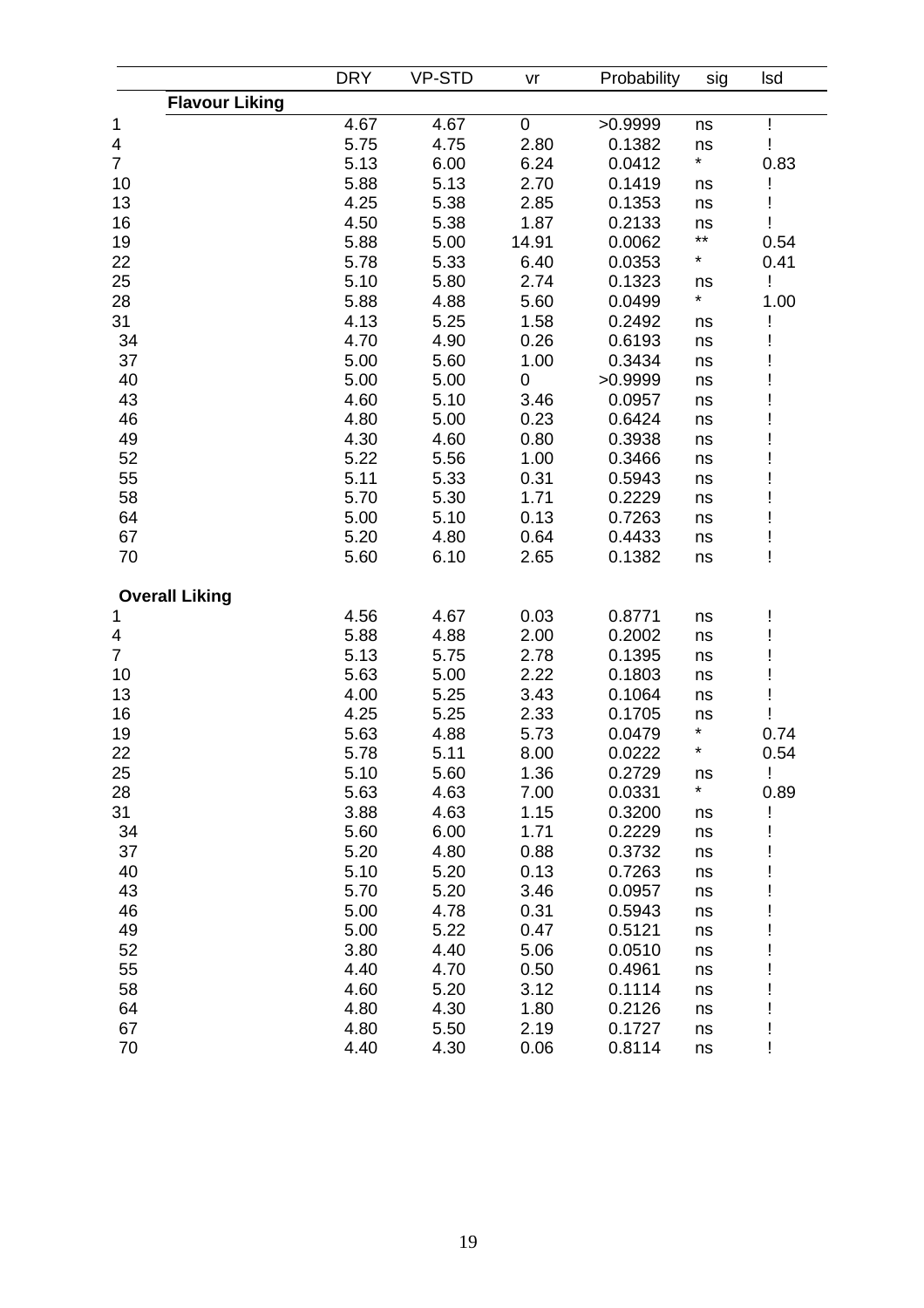Influence of Vp-Std vs Vp-Perm on the eating quality of Grilled beef loin steaks for within individual animal comparison. Values are the means derived from analysis of variance with Treatment and assessor as factors

|    |                   | <b>VP-STD</b> | <b>VP-PERM</b> | vr               | Probability | sig          | <b>Isd</b> |
|----|-------------------|---------------|----------------|------------------|-------------|--------------|------------|
|    | <b>Tenderness</b> |               |                |                  |             |              |            |
| 3  |                   | 4.78          | 5.00           | 0.16             | 0.6953      | ns           |            |
| 6  |                   | 5.75          | 4.38           | 27.32            | 0.0012      | $***$        | 0.62       |
| 9  |                   | 6.25          | 5.25           | 14.00            | 0.0072      | $\star\star$ | 0.63       |
| 12 |                   | 5.25          | 5.00           | 1.00             | 0.3506      | ns           |            |
| 15 |                   | 4.50          | 4.50           | $\mathbf 0$      | >0.9999     | ns           |            |
| 18 |                   | 4.75          | 4.50           | 0.64             | 0.4512      | ns           |            |
| 21 |                   | 5.56          | 5.33           | 1.00             | 0.3466      | ns           |            |
| 24 |                   | 3.90          | 4.00           | 0.03             | 0.8723      | ns           |            |
| 27 |                   | 4.40          | 4.70           | 0.17             | 0.6911      | ns           |            |
| 30 |                   | 5.50          | 5.13           | 0.80             | 0.4015      | ns           |            |
| 33 |                   | 5.13          | 4.88           | 0.37             | 0.5630      | ns           |            |
| 36 |                   | 5.80          | 5.10           | 2.19             | 0.1727      | ns           | Ţ          |
| 39 |                   | 4.70          | 4.70           | $\boldsymbol{0}$ | >0.9999     | ns           |            |
| 42 |                   | 4.70          | 5.20           | 1.55             | 0.2443      | ns           | Ţ          |
| 45 |                   | 4.22          | 5.22           | 2.57             | 0.1475      | ns           |            |
| 48 |                   | 4.44          | 4.22           | 0.23             | 0.6454      | ns           |            |
| 51 |                   | 3.89          | 4.56           | 0.94             | 0.3604      | ns           |            |
| 54 |                   | 5.50          | 5.80           | 1.00             | 0.3434      | ns           |            |
| 57 |                   | 5.20          | 5.70           | 2.14             | 0.1773      | ns           |            |
| 60 |                   | 5.10          | 5.30           | 0.20             | 0.6618      | ns           |            |
| 66 |                   | 5.00          | 5.40           | 2.25             | 0.1679      | ns           |            |
| 69 |                   | 5.30          | 5.40           | 0.06             | 0.8114      | ns           |            |
| 72 |                   | 4.90          | 4.20           | 5.44             | 0.0445      | $\star$      | 0.68       |
|    | <b>Juiciness</b>  |               |                |                  |             |              |            |
| 3  |                   | 5.33          | 5.56           | 0.64             | 0.4468      | ns           | Ţ          |
| 6  |                   | 5.38          | 5.63           | 0.30             | 0.5983      | ns           |            |
| 9  |                   | 5.75          | 5.50           | 0.37             | 0.5630      | ns           |            |
| 12 |                   | 4.63          | 5.25           | 11.67            | 0.0112      | $\star$      | 0.43       |
| 15 |                   | 4.75          | 5.00           | 0.15             | 0.7110      | ns           |            |
| 18 |                   | 5.13          | 5.25           | 0.13             | 0.7318      | ns           |            |
| 21 |                   | 5.44          | 5.89           | 3.37             | 0.1038      | ns           |            |
| 24 |                   | 4.70          | 4.70           | $\mathbf 0$      | >0.9999     | ns           |            |
| 27 |                   | 5.40          | 5.50           | 0.08             | 0.7804      | ns           |            |
| 30 |                   | 4.75          | 5.25           | 2.33             | 0.1705      | ns           |            |
| 33 |                   | 5.50          | 5.00           | 1.40             | 0.2753      | ns           |            |
| 36 |                   | 4.50          | 4.70           | 0.64             | 0.4433      | ns           |            |
| 39 |                   | 5.20          | 5.20           | $\overline{0}$   | >0.9999     | ns           |            |
| 42 |                   | 5.40          | 5.70           | 0.80             | 0.3938      | ns           |            |
| 45 |                   | 4.20          | 5.10           | 3.49             | 0.0947      | ns           |            |
| 48 |                   | 5.60          | 5.50           | 0.31             | 0.5911      | ns           |            |
| 51 |                   | 5.10          | 4.90           | 0.47             | 0.5086      | ns           |            |
| 54 |                   | 5.00          | 5.67           | 16.00            | 0.0039      | $\star\star$ | 0.38       |
| 57 |                   | 5.56          | 5.33           | 0.37             | 0.5588      |              |            |
| 60 |                   | 5.50          | 5.20           | 1.00             | 0.3434      | ns           |            |
| 66 |                   | 5.40          |                | 2.14             |             | ns           |            |
|    |                   |               | 5.90           |                  | 0.1773      | ns           |            |
| 69 |                   | 4.89          | 5.33           | 3.37             | 0.1038      | ns           |            |
| 72 |                   | 5.40          | 5.10           | 0.45             | 0.5203      | ns           |            |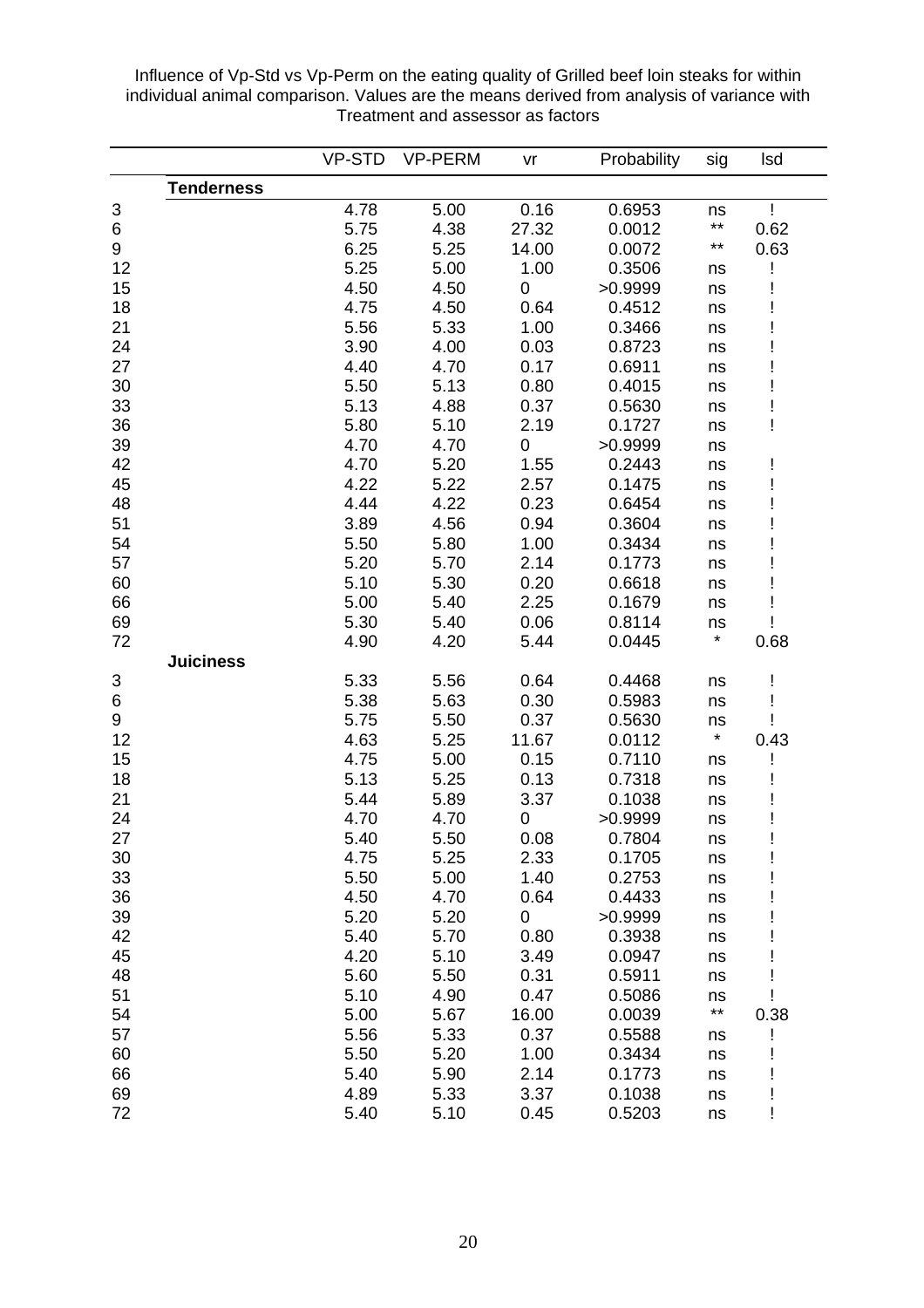|                  |                         | <b>VP-STD</b> | <b>VP-PERM</b> | vr          | Probability | sig     | <b>Isd</b> |
|------------------|-------------------------|---------------|----------------|-------------|-------------|---------|------------|
|                  | <b>Beef Flavour</b>     |               |                |             |             |         |            |
| 3                |                         | 3.89          | 4.56           | 5.33        | 0.0497      | $\star$ | 0.67       |
| 6                |                         | 5.13          | 4.50           | 1.84        | 0.2168      | ns      |            |
| $\boldsymbol{9}$ |                         | 4.63          | 4.75           | 0.13        | 0.7318      | ns      |            |
| 12               |                         | 4.88          | 4.50           | 4.20        | 0.0796      | ns      |            |
| 15               |                         | 4.38          | 4.75           | 0.25        | 0.6344      | ns      |            |
| 18               |                         | 4.50          | 4.63           | 0.04        | 0.8505      | ns      |            |
| 21               |                         | 5.67          | 4.44           | 3.02        | 0.1202      | ns      |            |
| 24               |                         | 4.40          | 3.70           | 2.19        | 0.1727      | ns      |            |
| 27               |                         | 4.30          | 4.30           | $\pmb{0}$   | >0.9999     | ns      |            |
| 30               |                         | 4.75          | 4.38           | 2.03        | 0.1970      | ns      |            |
| 33               |                         | 4.63          | 4.25           | 0.66        | 0.4423      | ns      |            |
| 36               |                         | 4.80          | 5.20           | 1.38        | 0.2695      | ns      |            |
| 39               |                         | 5.10          | 4.30           | 7.58        | 0.0224      | $\star$ | 0.66       |
| 42               |                         | 4.70          | 5.40           | 3.64        | 0.0886      | ns      |            |
| 45               |                         | 5.11          | 5.11           | 0           | >0.9999     | ns      |            |
| 48               |                         | 5.00          | 4.67           | 0.67        | 0.4379      | ns      |            |
| 51               |                         | 4.11          | 4.78           | 1.60        | 0.2415      | ns      |            |
| 54               |                         | 4.10          | 3.90           | 0.38        | 0.5554      | ns      |            |
| 57               |                         | 4.10          | 3.00           | 5.21        | 0.0484      | $\star$ | 1.09       |
| 60               |                         | 4.60          | 4.40           | 0.31        | 0.5911      | ns      |            |
| 66               |                         | 4.70          | 4.40           | 0.67        | 0.4344      | ns      |            |
| 69               |                         | 4.70          | 5.00           | 0.67        | 0.4344      | ns      |            |
| 72               |                         | 4.50          | 4.20           | 0.67        | 0.4344      | ns      | Ţ          |
|                  | <b>Abnormal Flavour</b> |               |                |             |             |         |            |
| 3                |                         | 3.22          | 3.44           | 0.18        | 0.6811      | ns      | Ţ          |
| 6                |                         | 2.75          | 3.75           | 1.75        | 0.2275      | ns      |            |
| 9                |                         | 2.75          | 4.38           | 10.66       | 0.0138      | $\star$ | 1.18       |
| 12               |                         | 2.25          | 2.50           | 0.64        | 0.4512      | ns      |            |
| 15               |                         | 2.50          | 3.25           | 1.07        | 0.3358      | ns      |            |
| 18               |                         | 3.13          | 3.13           | $\mathbf 0$ | >0.9999     | ns      |            |
| 21               |                         | 2.33          | 3.78           | 4.39        | 0.0695      | ns      |            |
| 24               |                         | 2.70          | 4.00           | 7.57        | 0.0224      | $\star$ | 1.07       |
| 27               |                         | 3.20          | 3.70           | 0.85        | 0.3809      | ns      | Ţ          |
| 30               |                         | 3.13          | 4.00           | 14.91       | 0.0062      | $***$   | 0.54       |
| 33               |                         | 2.75          | 3.50           | 1.80        | 0.2216      | ns      |            |
| 36               |                         | 2.20          | 2.30           | 0.31        | 0.5911      | ns      |            |
| 39               |                         | 2.20          | 2.50           | 1.33        | 0.2789      | ns      |            |
| 42               |                         | 2.60          | 2.20           | 1.38        | 0.2695      | ns      |            |
| 45               |                         | 2.22          | 2.44           | 0.64        | 0.4468      | ns      |            |
| 48               |                         | 2.89          | 3.00           | 0.04        | 0.8487      | ns      |            |
| 51               |                         | 2.89          | 3.22           | 0.24        | 0.6406      | ns      |            |
| 54               |                         | 3.10          | 2.70           | 1.16        | 0.3092      | ns      |            |
| 57               |                         | 3.10          | 5.20           | 8.84        | 0.0156      | $\star$ | 1.60       |
| 60               |                         | 2.40          | 2.60           | 0.23        | 0.6424      | ns      |            |
| 66               |                         | 2.00          | 2.60           | 1.33        | 0.2789      | ns      |            |
| 69               |                         | 2.40          | 2.30           | 0.08        | 0.7804      | ns      |            |
| 72               |                         | 2.30          | 2.90           | 3.86        | 0.0811      | ns      |            |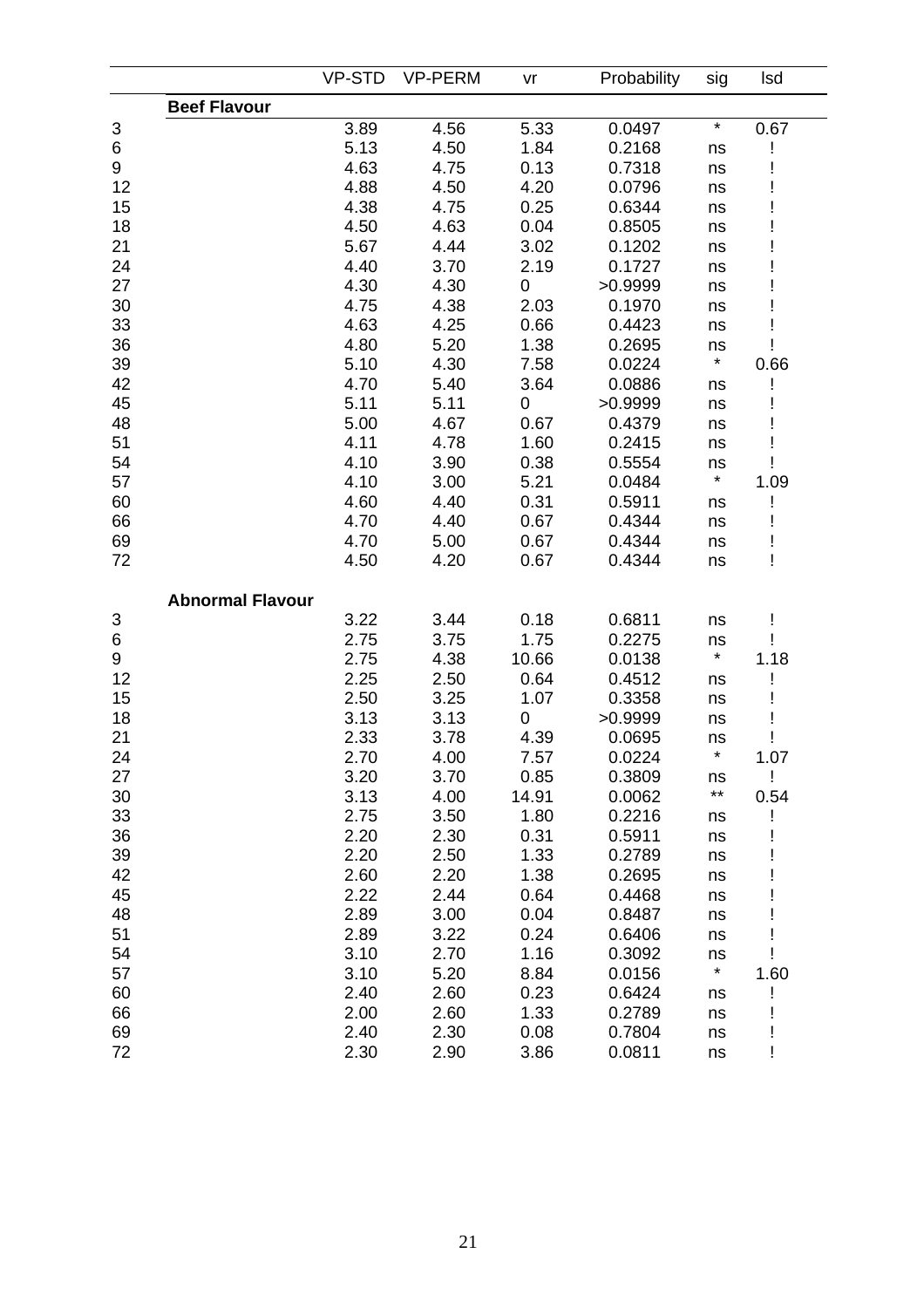|    |                       | <b>VP-STD</b> | <b>VP-PERM</b> | vr          | Probability | sig          | Isd  |
|----|-----------------------|---------------|----------------|-------------|-------------|--------------|------|
|    | <b>Flavour Liking</b> |               |                |             |             |              |      |
| 3  |                       | 4.33          | 4.67           | 0.50        | 0.4996      | ns           |      |
| 6  |                       | 5.63          | 5.13           | 1.00        | 0.3506      | ns           |      |
| 9  |                       | 5.38          | 4.00           | 4.84        | 0.0637      | ns           |      |
| 12 |                       | 5.13          | 5.13           | 0           | >0.9999     | ns           |      |
| 15 |                       | 5.38          | 4.75           | 0.85        | 0.3884      | ns           |      |
| 18 |                       | 4.75          | 4.63           | 0.03        | 0.8786      | ns           |      |
| 21 |                       | 5.89          | 4.33           | 5.76        | 0.0431      | $\star$      | 1.49 |
| 24 |                       | 4.80          | 3.70           | 8.44        | 0.0174      | $\star$      | 0.86 |
| 27 |                       | 5.10          | 4.60           | 0.79        | 0.3974      | ns           | Ţ    |
| 30 |                       | 5.63          | 4.38           | 5.65        | 0.0492      | $\star$      | 1.24 |
| 33 |                       | 5.38          | 4.50           | 1.60        | 0.2470      | ns           |      |
| 36 |                       | 4.90          | 4.40           | 1.80        | 0.2126      | ns           |      |
| 39 |                       | 5.10          | 5.20           | 0.13        | 0.7263      | ns           |      |
| 42 |                       | 5.50          | 5.30           | 0.18        | 0.6783      | ns           |      |
| 45 |                       | 5.30          | 4.90           | 0.71        | 0.4226      | ns           |      |
| 48 |                       | 4.20          | 2.50           | 18.45       | 0.002       | $\star\star$ | 0.90 |
| 51 |                       | 4.50          | 4.40           | 0.07        | 0.7976      | ns           |      |
| 54 |                       | 4.67          | 4.56           | 0.02        | 0.8916      | ns           |      |
| 57 |                       | 5.33          | 4.56           | 1.38        | 0.2738      | ns           |      |
| 60 |                       | 5.22          | 5.11           | 0.06        | 0.8131      | ns           |      |
| 66 |                       | 5.40          | 5.40           | $\pmb{0}$   | >0.9999     | ns           |      |
| 69 |                       | 5.40          | 5.40           | $\pmb{0}$   | >0.9999     | ns           |      |
| 72 |                       | 5.70          | 5.70           | $\mathbf 0$ | >0.9999     | ns           | Ţ    |
|    | <b>Overall Liking</b> |               |                |             |             |              |      |
| 3  |                       | 4.33          | 4.44           | 0.06        | 0.8131      | ns           |      |
| 6  |                       | 5.63          | 5.00           | 1.58        | 0.2495      | ns           |      |
| 9  |                       | 5.38          | 3.75           | 8.27        | 0.0238      | $\star$      | 1.34 |
| 12 |                       | 4.88          | 5.00           | 0.18        | 0.6845      | ns           |      |
| 15 |                       | 5.25          | 4.75           | 0.47        | 0.5165      | ns           |      |
| 18 |                       | 4.63          | 4.63           | $\pmb{0}$   | >0.9999     | ns           |      |
| 21 |                       | 6.00          | 4.33           | 7.69        | 0.0242      | $\star$      | 1.39 |
| 24 |                       | 4.60          | 3.80           | 7.58        | 0.0224      | $\star$      | 0.66 |
| 27 |                       | 4.80          | 4.00           | 7.58        | 0.0224      | $\star$      | 0.66 |
| 30 |                       | 5.38          | 4.25           | 3.75        | 0.0938      | ns           |      |
| 33 |                       | 5.00          | 4.13           | 2.05        | 0.1949      | ns           |      |
| 36 |                       | 5.70          | 5.60           | 0.13        | 0.7263      | ns           |      |
| 39 |                       | 5.20          | 5.20           | 0           | >0.9999     | ns           |      |
| 42 |                       | 5.00          | 5.40           | 2.25        | 0.1679      | ns           |      |
| 45 |                       | 4.78          | 5.11           | 0.67        | 0.4379      | ns           |      |
| 48 |                       | 4.89          | 4.56           | 0.40        | 0.5447      | ns           |      |
| 51 |                       | 4.33          | 4.33           | 0           | >0.9999     | ns           |      |
| 54 |                       | 4.50          | 4.50           | 0           | >0.9999     | ns           |      |
| 57 |                       | 4.10          | 2.50           | 18.58       | 0.002       | $\star\star$ | 0.84 |
| 60 |                       | 4.80          | 4.90           | 0.06        | 0.8114      | ns           |      |
| 66 |                       | 5.50          | 5.30           | 0.20        | 0.6618      | ns           |      |
| 69 |                       | 5.10          | 5.30           | 0.64        | 0.4433      | ns           |      |
| 72 |                       | 4.70          | 4.20           | 2.65        | 0.1382      | ns           |      |